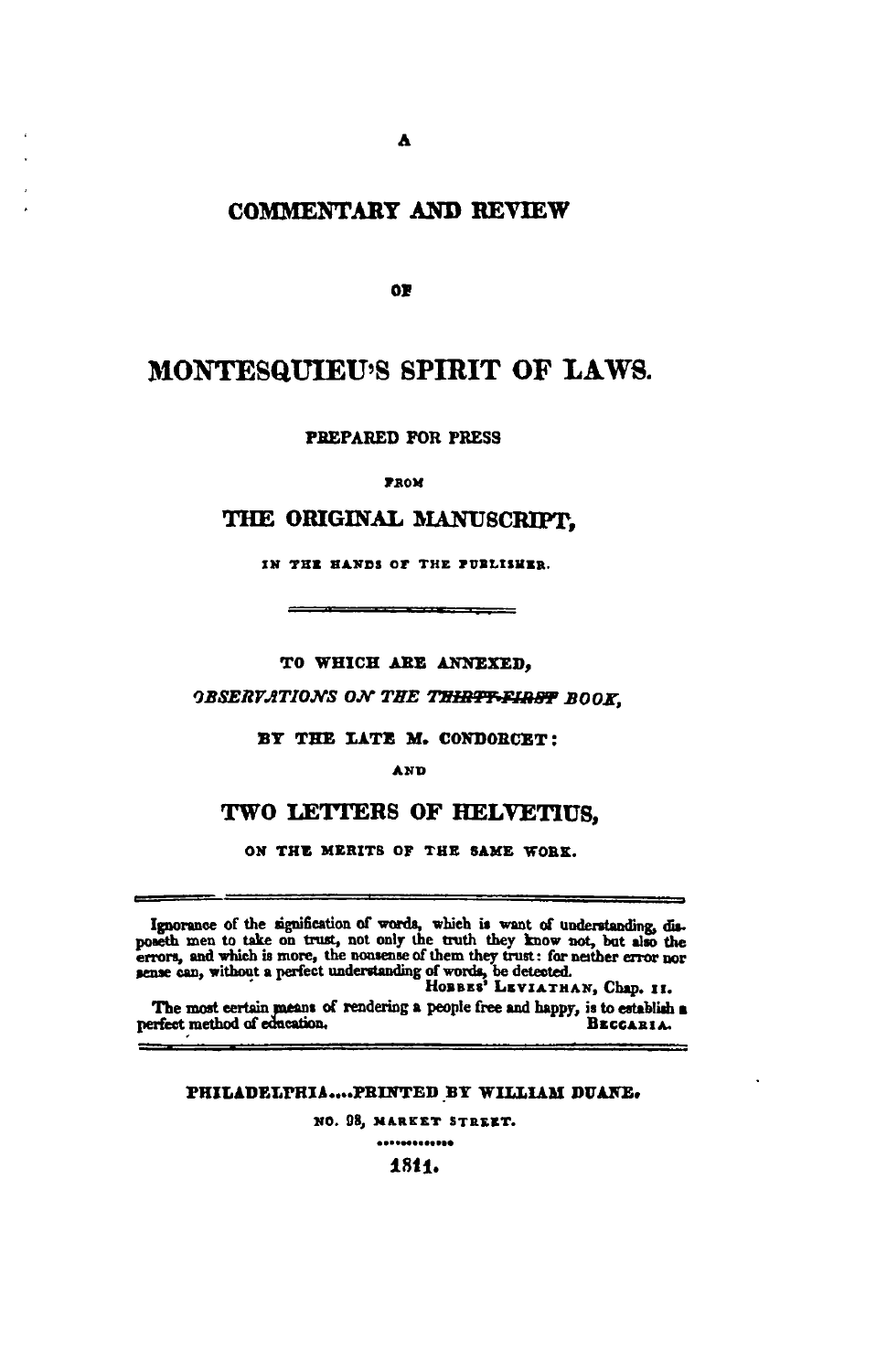$\epsilon$  .  $\mathcal{L}(\mathcal{L}^{\mathcal{L}})$  . The  $\mathcal{L}(\mathcal{L}^{\mathcal{L}})$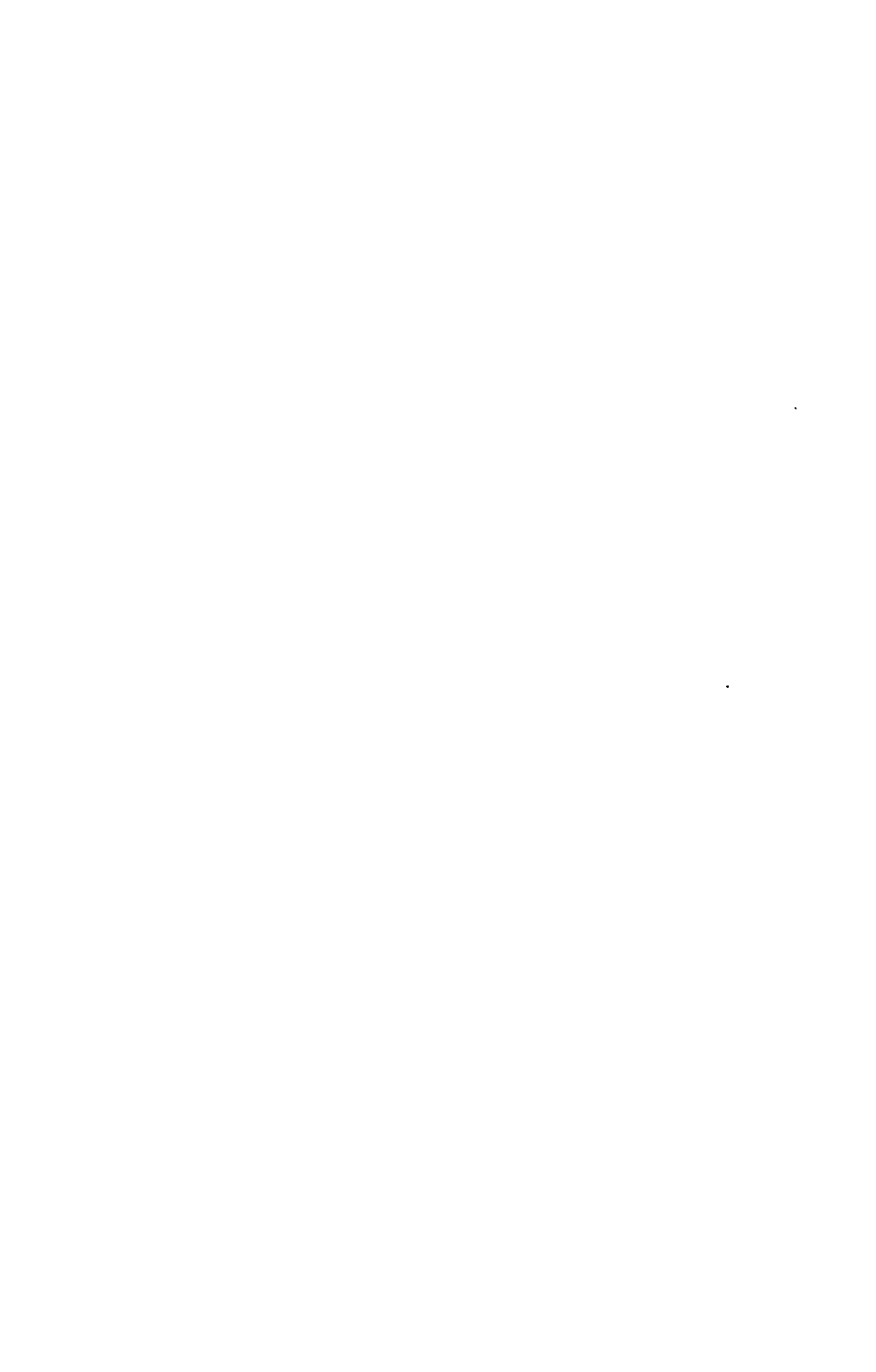---

| ANNEEED to the titles of the books in this table, are maxims, being the result of the investiga-<br>tion of the several books, or the principles necessarily resulting from a strict analysis of each.                                                                                                               |            |
|----------------------------------------------------------------------------------------------------------------------------------------------------------------------------------------------------------------------------------------------------------------------------------------------------------------------|------------|
| ADDRESS BY THE AUTHOR.                                                                                                                                                                                                                                                                                               |            |
| PRELIMINARY OBSERVATIONS.                                                                                                                                                                                                                                                                                            |            |
| <b>BOOK IOF LAWS IN GENERAL.</b>                                                                                                                                                                                                                                                                                     | Page.<br>5 |
| Positive laws ought to be consequent of the laws of nature: this is the spirit<br>of laws.<br>MONTESQUIEU'S SPIRIT OF LAWS.                                                                                                                                                                                          |            |
| <b>BOOK IIOF</b> LAWS<br><b>ORIGINATING DIRECTLY FROM</b><br>THE NATURE OF THE GOVERNMENT.                                                                                                                                                                                                                           | 9          |
| There are only two kinds of government: those founded on the general<br>rights of man, and those founded on particular rights.<br>SPIRIT OF LAWS, BOOK II.                                                                                                                                                           |            |
| <b>BOOK IIIOF THE</b><br><b>PRINCIPLES</b><br>ОF<br>THE<br>THREE<br>FORMS OF GOVERNMENT.<br>Principles of the governments founded on the rights of man and reason.<br>SPIRIT OF LAWS, BOOK III.                                                                                                                      | 15         |
| <b>BOOK IVTHE</b><br><b>LAWS</b><br>RELATING TO<br>EDUCATION.<br>SHOULD BE CONGENIAL<br>WITH<br><b>PRINCIPLES OF</b><br>тие<br>THE GOVERNMENT.<br>Those governments which are founded on reason, can alone desire that<br>education should be exempt from prejudiceprofound and general.<br>SPIRIT OF LAWS, BOOK IV. | 23         |
| BOOK VLAWS FORMED BY THE LEGISLATURE SHOULD<br>BE CONSISTENT WITH THE PRINCIPLES OF THE GO-<br><b>VERNMENT.</b><br>Governments founded on reason, have only to leave nature to act.<br>SPIRIT OF LAWS, BOOK V.                                                                                                       | 31         |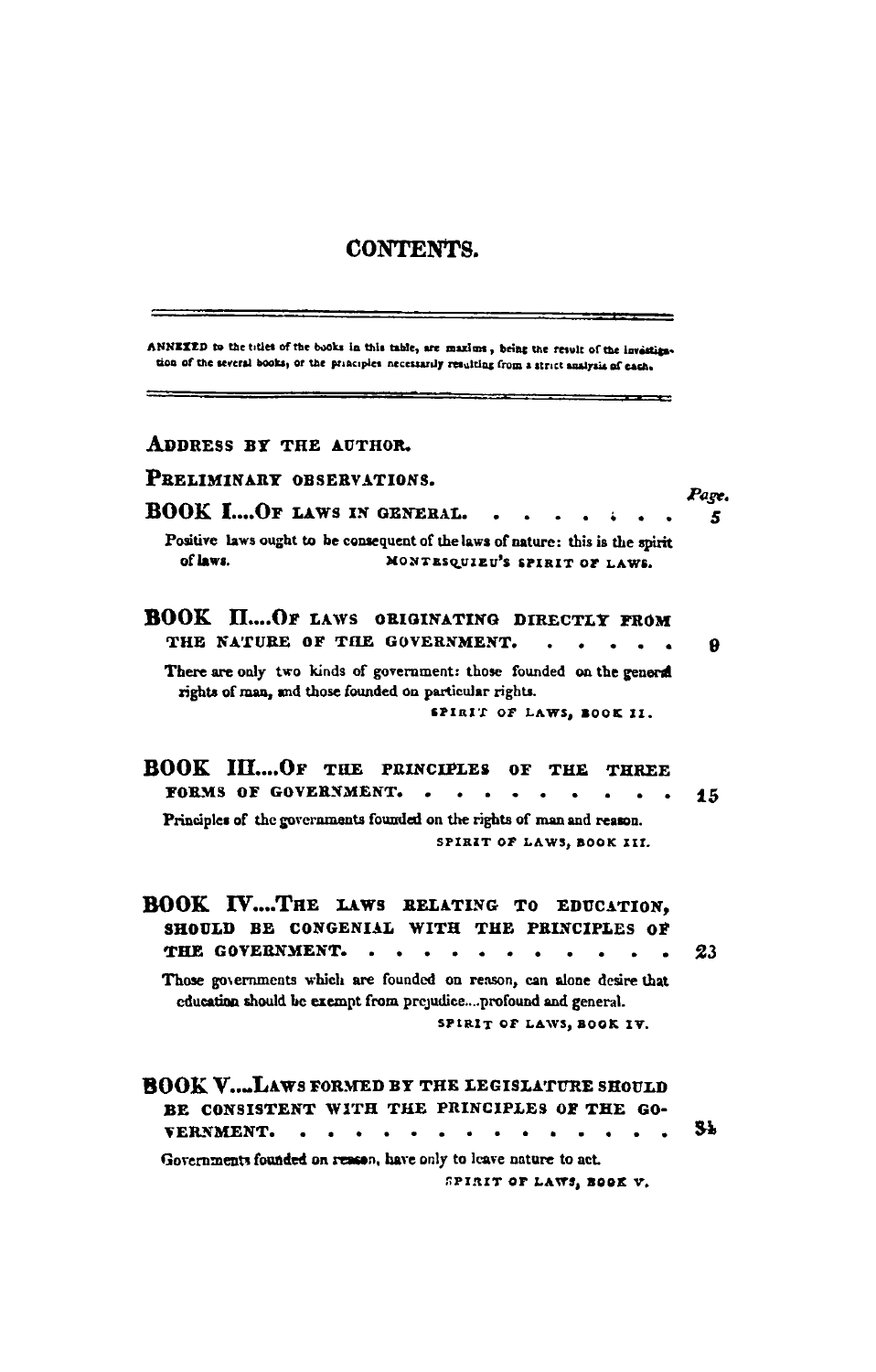BOOK VI....CONSEQUENCES OF THE PRINCIPLES OF DIFFERENT GOVERNMENTS, IN RELATION TO THE SIMPLICITY OF CIVIL AND CRIMINAL LAWS, THE FORMS OF JURIDICAL PROCEEDINGS, AND THE APPORTION-MENT OF PUNISHMENTS. . . . . 45  $\mathbf{a}$  and  $\mathbf{a}$ First degree of civilization.... DEMOCRACY.... DESPOTISM. Second degree.................. ARISTOGRAGY under several chiefs. Third degreee...............REPRESENTATIVE GOVERNMENT, with one or several chiefs. Characteristics of the  $\begin{cases} \text{Ignorance} \dots \text{force.} \\ \text{Option} \dots \text{region.} \end{cases}$ three forms. Reason....philosophy. Motives of punisment SHuman vengeance.<br>in the three forms. Prevention of erimes. SPIRIT OF LAWS, BOOK VI. **BOOK VII.......CONSEQUENCES OF THE DIFFERENT** PRINCIPLES OF THE THREE FORMS OF GOVERNMENT. RELATIVE TO SUMPTUARY LAWS, TO LUXURY, AND TO THE CONDITION OF WOMEN.  $\bullet$  .  $\bullet$  .  $\bullet$  $\bullet$   $\bullet$ 56  $\bullet$ The effect of luxury, is the employment of industry, in a useless and hurtful manner. SPIRIT OF LAWS, BOOK VII. BOOK VIII.... OF THE CORRUPTION OF THE PRINCI-PLE IN EACH OF THE THREE FORMS OF GOVERN-MENT. . . . . . . . . . . . . . . . . . 78 The proper extent of a state, is where it possesses a sufficient power with the best possible limits; the sea is the best boundary of all. SPIRIT OF LAWS, BOOK VIII. BOOK IX.... OF LAWS RELATIVE TO THE DEFENSIVE PORCE. . . . . . . . . .  $\ddot{\bullet}$   $\ddot{\bullet}$   $\ddot{\bullet}$ 82 From confederation, there results less strength than from intimate union, but it is better than entire separation. SPIRIT OF LAWS, BOOK 1X. **BOOK X.... OF LAWS RELATIVE TO THE OFFENSIVE**  $\texttt{FORCE} \cdot \cdot \cdot \cdot \cdot$  $\begin{array}{cccccccccccccc} \bullet & \bullet & \bullet & \bullet & \bullet & \bullet & \bullet & \bullet \end{array}$  $\blacksquare$  $\bullet$   $\bullet$   $\bullet$ 86 The perfection of the laws of nations, would be their confederation. The right of war, flows from the right of defence, and the right of conquest. from that of war. SPIRIT OF LAWS, BOOK X. BOOK XI.... OF THE LAWS WHICH ESTABLISH PUBLIC LIBERTY, IN RELATION TO THE CONSTITUTION. . . 94 The problem of the distribution of the power of society, so as to be most favorable to liberty, cannot be solved, so long as too much power is given to a single man. SPIRIT OF LAWS, BOOK XI.

iv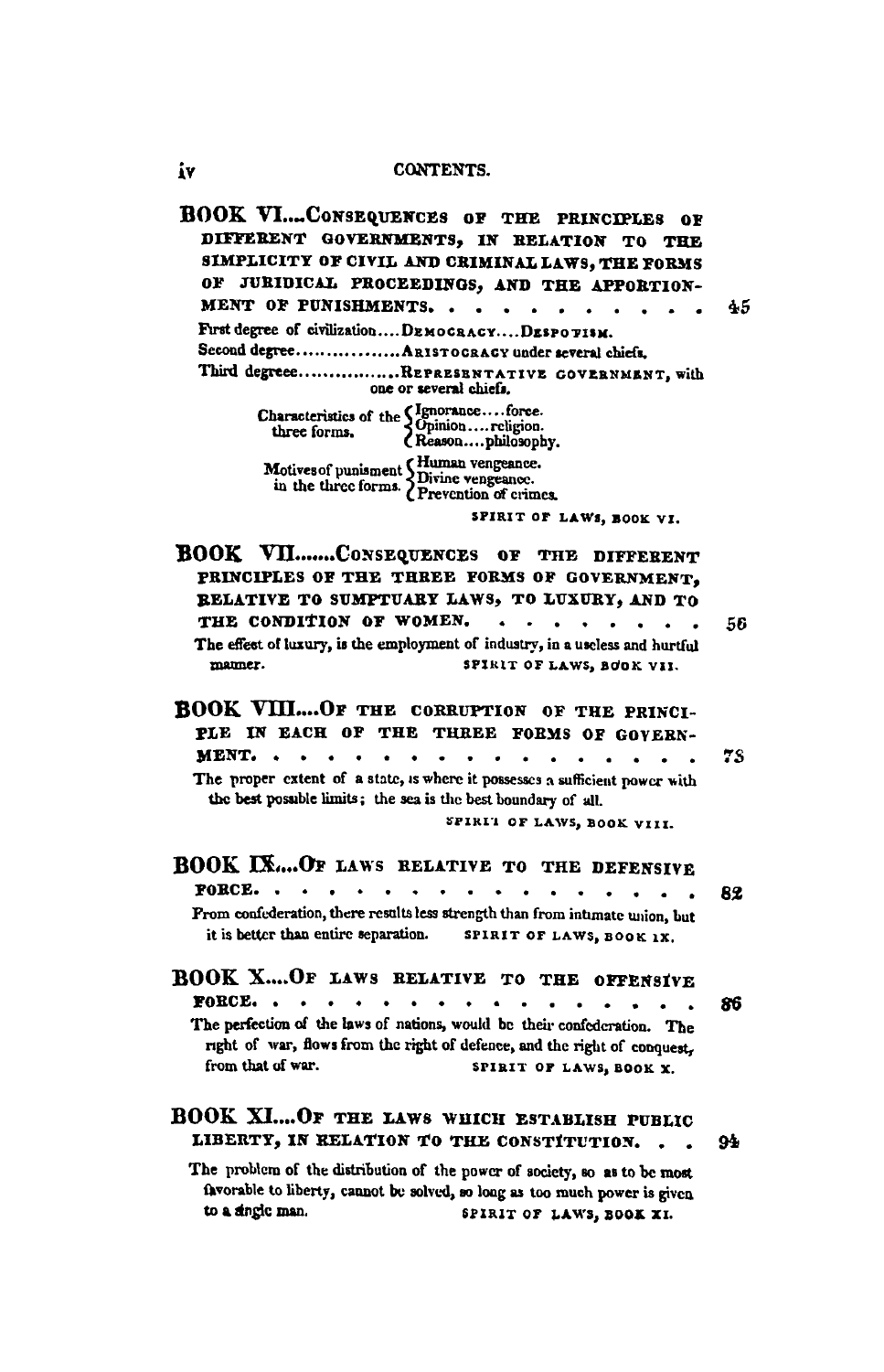### **COVERNER**

 $\{x,y\}$  where  $y\rightarrow -\infty$  is a contribution of the properties of  $\{x,y\}$  .

i

Ì  $\ddot{\phantom{0}}$ 

 $\frac{1}{2}$ 

 $\mathbf{I}$  $\vdots$ 

4

 $\frac{1}{2}$  ,  $\frac{1}{2}$ 

| GUN LEITLO.                                                                                                                                                                                                                                                                                                                                                                                                                                                                            |     |
|----------------------------------------------------------------------------------------------------------------------------------------------------------------------------------------------------------------------------------------------------------------------------------------------------------------------------------------------------------------------------------------------------------------------------------------------------------------------------------------|-----|
| CHAP. IIs THE PROBLEM SOLVED, &C.                                                                                                                                                                                                                                                                                                                                                                                                                                                      |     |
| CHAP. IL HOW CAN THE PROPOSED PROBLEM BE<br><b>SOLVED?</b>                                                                                                                                                                                                                                                                                                                                                                                                                             | 109 |
| The problem can only be solved by never placing more power in the<br>hands of a single man, than may be taken from him without violence;<br>and by changing every thing with him.<br>SPIRIT OF LAWS, BOOK XI.                                                                                                                                                                                                                                                                          |     |
| BOOK XIIOF LAWS THAT ESTABLISH POLITICAL<br>LIBERTY IN RELATION TO THE CITIZENS.<br>$\ddot{\phantom{a}}$                                                                                                                                                                                                                                                                                                                                                                               | 142 |
| Political liberty cannot exist without individual liberty, and that of the<br>pressnor this without trial by jury. SPIRIT OF LAWS, BOOK XII.                                                                                                                                                                                                                                                                                                                                           |     |
| A REVIEWOF THE TWELVE FIRST BOOKS OF THE<br>SPIRIT OF LAWS.<br>$\bullet$<br>٠                                                                                                                                                                                                                                                                                                                                                                                                          | 146 |
| BOOK XIIIOF THE RELATION WHICH TAXES, AND<br>AMOUNT OF THE PUBLIC REVENUE, HAVE TO<br>THE<br>PUBLIC LIBERTY.<br>$\bullet$                                                                                                                                                                                                                                                                                                                                                              | 158 |
| Taxes are always an cvil: they injure liberty and property in several modes;<br>according to their mode of operation, they affect different classes of citizens<br>in a different manner: to form a proper judgment of their effects, we<br>must consider labor as the source of all our riches, that landed property is<br>in no manner different from other property : and that a plantation may<br>be considered as the machinery of an art or trade.<br>SPIRIT OF LAWS, BOOK XIII. |     |
| BOOK XIVOF LAWS IN RELATION TO CLIMATE,                                                                                                                                                                                                                                                                                                                                                                                                                                                |     |
| BOOK XVTHE MANNER IN WHICH THE LAWS OF<br>CIVIL SLAVERY RELATE TO THE CLIMATE.                                                                                                                                                                                                                                                                                                                                                                                                         |     |
| <b>BOOK XVIHow THE LAWS OF DOMESTIC SLAVERY</b><br>RELATE TO THE CLIMATE.                                                                                                                                                                                                                                                                                                                                                                                                              |     |
| BOOK XVIIHow THE LAWS OF POLITICAL SERVI-<br>TUDE RELATE TO THE CLIMATE.                                                                                                                                                                                                                                                                                                                                                                                                               | 191 |
| Certain climates have different inconveniencies, for man : institutions and<br>habits may remedy them to a certain point: good laws are those which<br>SPIRIT OF LAWS, BOOK XIV.<br>effect this end.                                                                                                                                                                                                                                                                                   |     |
| BOOK XVIII OF LAWS IN RELATION TO THE NA-<br>TURE OF THE SOLL.                                                                                                                                                                                                                                                                                                                                                                                                                         | 197 |
| The progress of wealth and civilization, multiplying the chances of inequality<br>among men inequality is the cause of servitude, and the source of all the<br>evils and vices of human society. SPIRIT OF LAWS, BOOK XVIII.                                                                                                                                                                                                                                                           |     |

v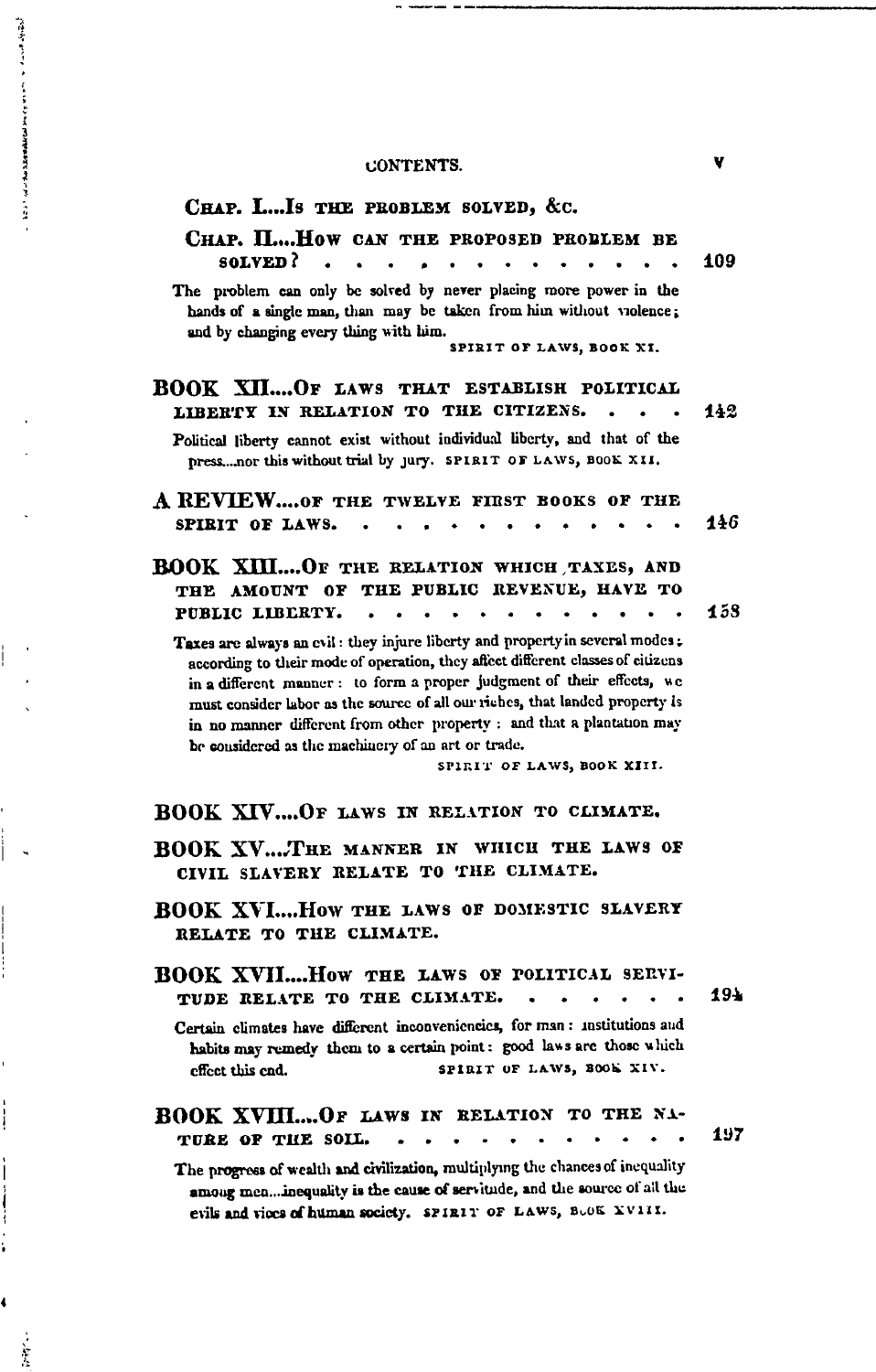| BOOK XIX OF LAWS IN RELATION TO THE PRIN-<br>CIPLES WHICH FORM THE GENERAL DISPOSITIONS.                                                                                                                                                                                                                                                                                                                                                                                               |     |
|----------------------------------------------------------------------------------------------------------------------------------------------------------------------------------------------------------------------------------------------------------------------------------------------------------------------------------------------------------------------------------------------------------------------------------------------------------------------------------------|-----|
| MORALS, AND MANNERS OF A NATION.<br>For the best laws the mind should be prepared wherefore, the legislative<br>power should be exercised by delegates freely chosen for a limited period,<br>from all parts of the territory. SPIRIT OF LAWS, BOOK XIX.                                                                                                                                                                                                                               | 201 |
| BOOK XX OF LAWS IN RELATION TO COMMERCE,<br>CONSIDERED IN ITS NATURE AND DIFFERENT FORMS.                                                                                                                                                                                                                                                                                                                                                                                              |     |
| BOOK XXI OF LAWS IN RELATION TO COMMERCE,<br>CONSIDERED WITH REFERENCE TO THE REVOLU-                                                                                                                                                                                                                                                                                                                                                                                                  |     |
| TIONS IT HAS UNDERGONE.<br>Merchants are the agents of certain exchanges; money is the instrument<br>employed to effect it; but this is not commerce, which really consists<br>in simple exchanges. Commerce is society itselfit is an attribute of<br>manit is the source of all human goodits principal use is in stimulating<br>industryit is thus it has civilized the world: it weakens the spirit of<br>devastation. The pretended balance of commerce is illusive and trifling. | 201 |
| BOOK XXII OF LAWS IN RELATION TO THE USE<br>OF MONEY.                                                                                                                                                                                                                                                                                                                                                                                                                                  | 235 |
| Silver has a natural value, for which reason it is the measure of other                                                                                                                                                                                                                                                                                                                                                                                                                |     |

values; which paper could not be, as it is only the sign of value. When silver has an impression stampt upon it, attesting the quantity and quality, it is then money... but two metals cannot both be the fundamental money.

- The possessor of money, may consume or keep it, give or lend it, in the same way as other riches.
- The business of exchange and banks, consists in converting one kind of money into another, by discounting notes or bills of exchange not yet due.
- The large companies which are formed for this purpose, are always dangerous, or their success of little importance.

Public debts encrease the interest of money.

 $\bullet$ 

TION.

SPIRIT OF LAWS, BOOK XXII.

 $\bullet$ 

 $\bullet$  $\bullet$ 

 $\bullet$ 

### BOOK XXIII.... OF LAWS IN RELATION TO POPULA-

245

 $\ddot{\phantom{a}}$ 

Population is stopt among savages, by want of the abundant means of subsistence....among civilized people, by a pernicious distribution of the means possessed. In every place where there is sufficiency, liberty, equality, and correct information, population encreases: still it is not the encrease of mankind that is so desirable as their happiness.

SPIRIT OF LAWS, ROOK XXIII.

## BOOK XXIV.... OF LAWS IN RELATION TO A RELIGIOUS ESTABLISHMENT, ITS PRACTICAL OPERATION, AND DOCTRINES.

٧Ì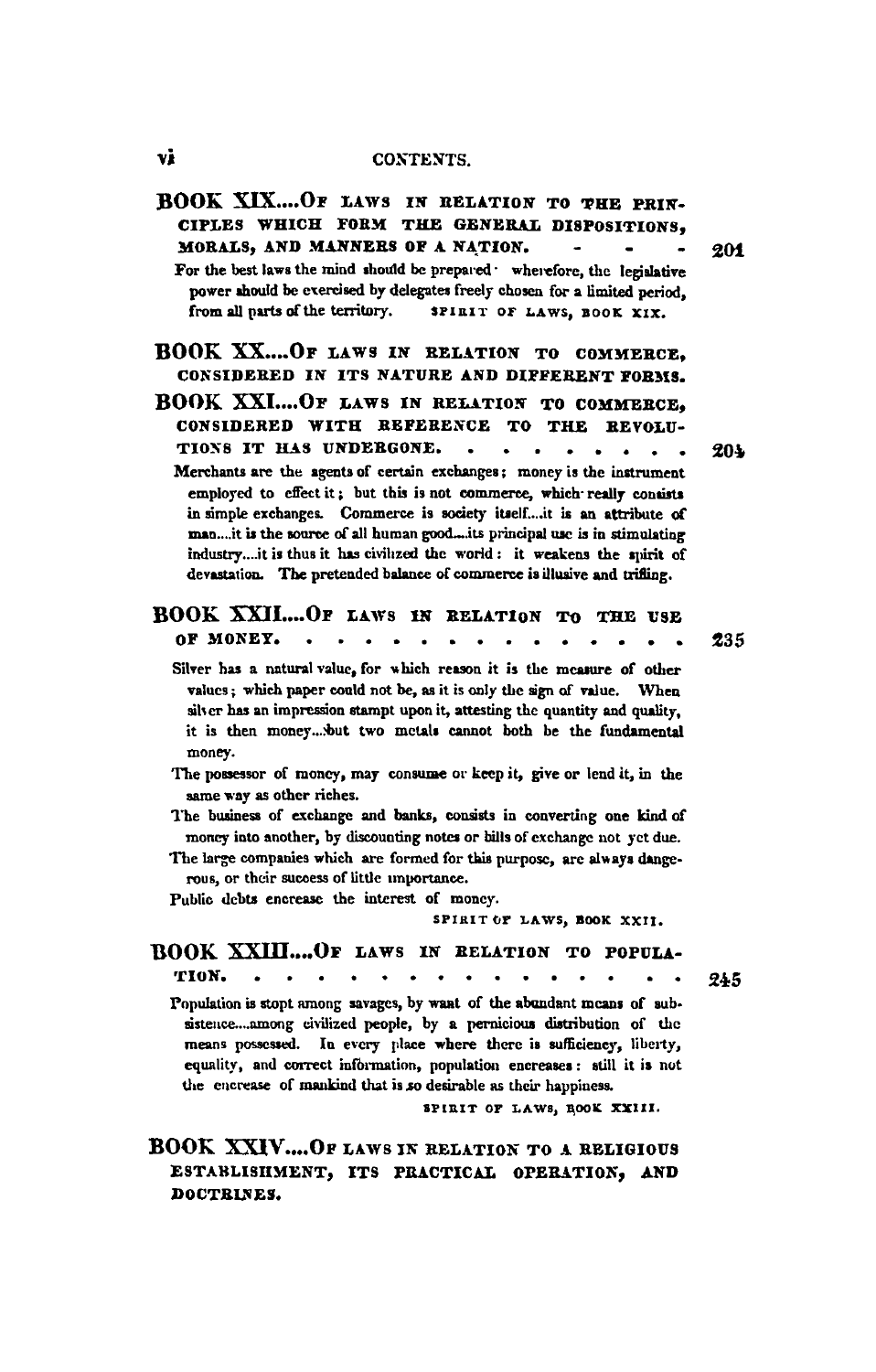| <b>BOOK XXVOF LAWS IN RELATION TO A RELIGIOUS</b>                                                                                                                                                                                 |     |
|-----------------------------------------------------------------------------------------------------------------------------------------------------------------------------------------------------------------------------------|-----|
| ESTABLISHMENT, AND ITS EFFECTS ON EXTERNAL                                                                                                                                                                                        |     |
| POLICY.                                                                                                                                                                                                                           | 252 |
| The tem power religious ideas possess in the political concerns of a country.<br>the more virtuous, happy, free, and peaceable the people will be.                                                                                |     |
| BOOK XXVI OF LAWS IN RELATION TO THE NA-                                                                                                                                                                                          |     |
| TURE OF THINGS UPON WHICH THEY DECIDE.                                                                                                                                                                                            | 255 |
| BOOK XXVII OF THE ORIGIN AND REVOLUTIONS<br>OF THE ROMAN LAWS ON SUCCESSION.                                                                                                                                                      |     |
| <b>BOOK XXVIII OF THE ORIGIN AND REVOLUTIONS</b>                                                                                                                                                                                  |     |
| OF CIVIL LAW AMONG THE FRANKS                                                                                                                                                                                                     | 256 |
| These two books being purely historical, I shall not examine them.                                                                                                                                                                |     |
| BOOK XXIX OF THE MANNER IN WHICH LAWS                                                                                                                                                                                             |     |
| SROULD BE COMPOSED.                                                                                                                                                                                                               | 257 |
| There is nothing instructive here, excepting what arises out of the manner<br>in which Condorect has criticised this book, or rather new modeled it.                                                                              |     |
| BOOK XXXTHEORY OF THE FEUDAL LAWS AMONG<br>THE FRANKS, RELATIVE TO THE ESTABLISHMENT<br>OF MONARCHY.                                                                                                                              |     |
| BOOK XXXITHEORY OF FEUDAL LAWS, RELATIVE                                                                                                                                                                                          |     |
| TO THE REVOLUTIONS OF MONARCHY                                                                                                                                                                                                    | 259 |
| These two books are also purely historical. Notwithstanding all its faults,<br>the Spirit of Laws, when it appeared, merited the attacks of all the<br>enemies of information and humanity, and the support of all their friends. |     |
|                                                                                                                                                                                                                                   |     |
| APPENDIX.                                                                                                                                                                                                                         |     |
|                                                                                                                                                                                                                                   |     |
|                                                                                                                                                                                                                                   |     |

**OBSERVATIONS....ON THE TWENTY-NINTH BOOK OF** THE SPIRIT OF LAWS....BY THE LATE M. CONDORCET. BOOK XXIX.... OF THE MANNER OF FORMING LAWS. CHAP. I...... Of the spirit of the legislator. CHAP. II.....Continuation of the same subject. . . . . 261 CHAP. III.... That laws which appear to deviate from the intentions of the legislator, are often conformable thereto, . . . . . . . . . . . . . . . . . 262 CHAP. IV.... Of laws which clash with the views of the legislator. . . . . . . . . . . . . . . . 263 LAP. V....Continuation of the same subject.

vii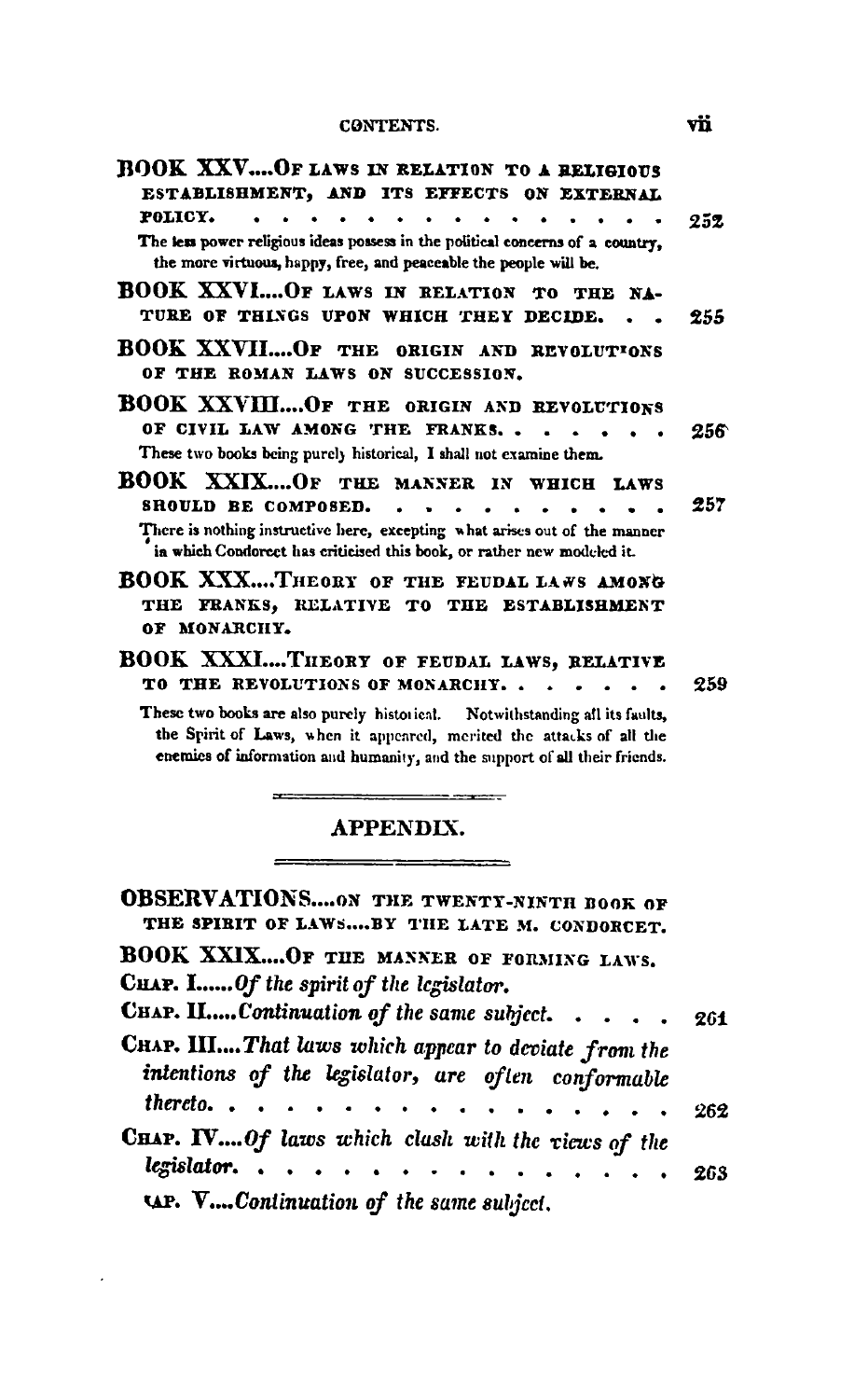| CHAP. VILaws which appear to be the same have not<br>uniformly the same effect.                                                  |            |
|----------------------------------------------------------------------------------------------------------------------------------|------------|
| CHAP. VIIContinuation of the same subject. The ne-<br>cessity of composing laws in a proper manner                               | 264        |
| CHAP. VIIILaws which appear the same have not<br>always been established on the same motives.                                    |            |
| CHAP. IX The Greck and Roman laws punished suicide<br>from different motives.<br>$\ddot{\phantom{a}}$                            | 265        |
| CHAP. XLaws which appear contradictory, sometimes<br>originate in the same spirit.                                               | 266        |
| CHAP. XIHow shall we be able to compare and judge<br>between two laws.                                                           | 267        |
| CHAP. XII Laws which appear the same, are sometimes<br>rcally different.                                                         |            |
| CHAP. XIIIWe should not separate the laws from<br>the nurposes for which they were established: of the                           |            |
| Roman laws against theft.<br>$\bullet$<br>$\bullet$<br>$\blacksquare$                                                            | 268        |
| CHAP. XIVLaws should not be separated from the                                                                                   |            |
| circumstances in which they were established.                                                                                    | 269        |
| CHAP. XVIt is sometimes proper that the law shall<br>$\bullet$                                                                   |            |
| correct itself.                                                                                                                  | 270<br>271 |
| CHAP. XVIMatters to bc observed in composing laws.<br>CHAP. XVIIBad manner of enacting laws.                                     | 272        |
| CHAP. XVIII Of ideas of uniformity.                                                                                              | 273        |
| CHAP. XIXOf legislators.                                                                                                         | 277        |
| LETTERS OF HELVETIUS ADDRESSED TO PRE-<br>SIDENT MONTESQUIEU AND M. SAURIN, ON PERUSING<br>THE MANUSCRIPT OF THE SPIRIT OF LAWS. |            |
| ADVERTISEMENT.                                                                                                                   | 285        |
| LETTER IFROM HELVETIUS TO PRESIDENT MON-<br>TESQUIEU.                                                                            | 285        |

viii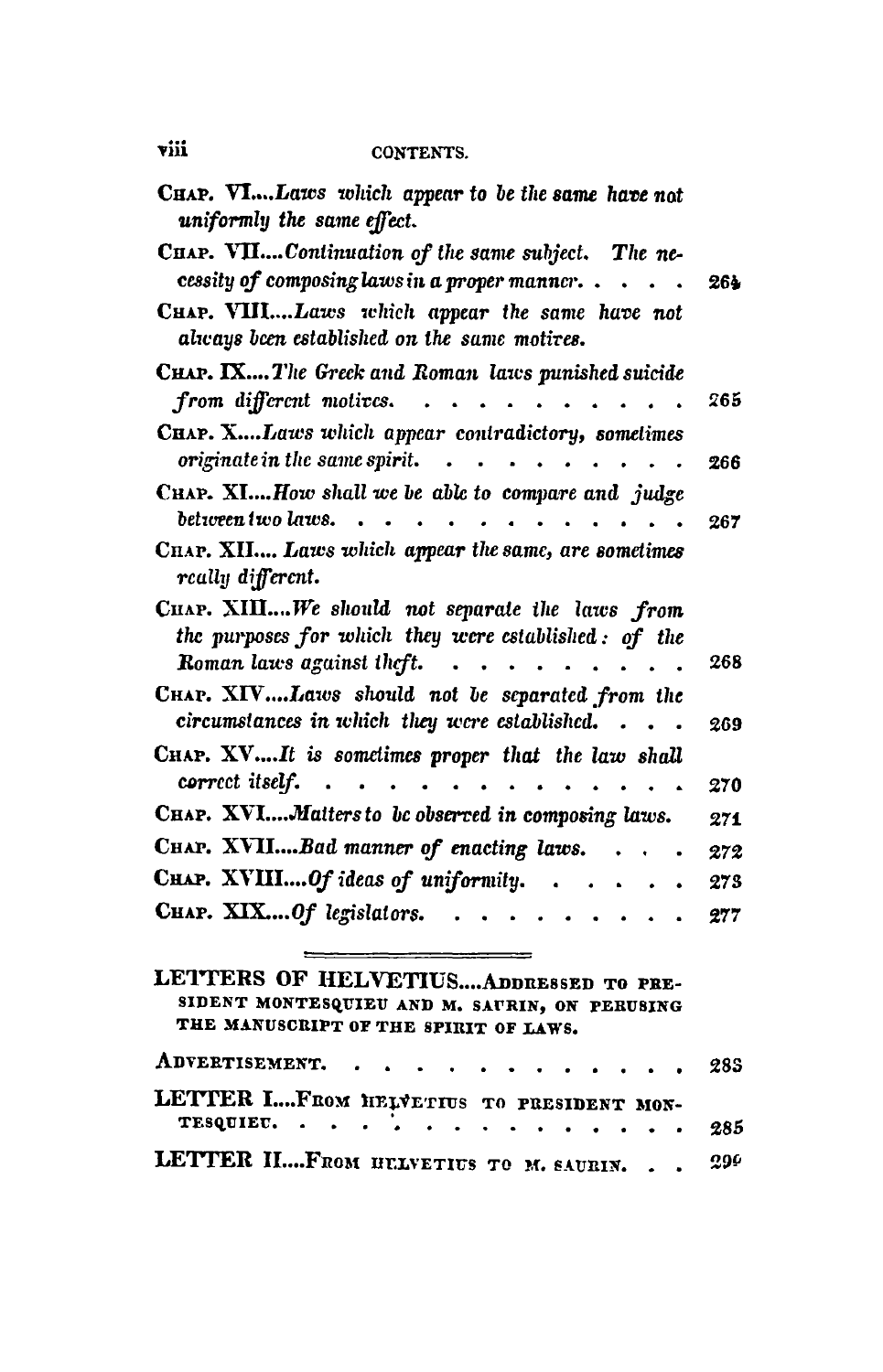## **B**O**OK XI.**

### 01\_ T**H**E **LAWS** W**HICH** E**STABLI**S**H** *P***UB***L***IC** L**I**\_E**RTlt', IN RE**L**A**T**I**O**N TO** T**HE CONSTITUTION.**

*I* have thought proper to divide my commentary on this book, *into two cha[*\_*ter*s**.** *T/w Jir*s*t alone bear*s *directly u]*ton *the work of* 3*[ontesquieu ; the second only flo*,vs *out of the fir*s*t :* b*ut 2*1*Ionte*s*quieu has not gone so far into the* s*ubject in tu*'s

# **CIIAP. I.**

IS **THE PROB***L***EM SO**L**V**E**D**\_ **AS** T**O** T**IL**E **BEST MEANS OF DI**ST**RIBUTING THE POWER 0**P S**OCI**E**TY'**, S**O** A**S** T**O BE** M**OST** \_'**AVORAB**I*,* **E TO** LI**B**E**RTY**?

I**N** *0*1**is book***,* t**he title of** wh**ich does not p**re**sent an ide**a **sufficiently d**i**stinct***,* **the de**gr**ee of libe**r**(y wifieh** m**ay be enjoyed under each con**s**titution of govern**m**ent is ex**a**min**ed**;** th**at i**s **to say....**th**c e**ff**ects produced on t**h**e** fi**bc**l¢**ies of the citizens by the laws forming the constitu**l**ion of the s***t***ate. Such l**aw**s are t**h**ose only which regulate** t**he distribution of po**li**tical po**w**er; for the cons**ti**tu**ti**on of a ,oeicty is nothin**g m**ore than the collection of ru**l**es determining the nature***,* **extent***,* **and li**m**its***,* **of the authori**ti**es** r**ulin**g **it ;** s**o** tha**t when these rule**s **are to be united into a** \_**ingle body o**f **l**aw**s***,* **serv**in**g as the bond of the poli**ti**cal edifice***,* **the first precau**ti**on to be taken***,* **is not to admi**| an**y tlth**l**g irreconcilable with t**h**e objects propo**s**ed to be**

The problem of the distribution of the power of a society, so as to be most **favorable** t**o hberty, cannot** b**e sol**s**ed** so **long a**s **too** m**uc**h **power** i**s gi**s**cn** t**o a** \_e**lzta**ll**. SPIRIT OF L**A\_**.**\_**S**j **I**B**00K XI.**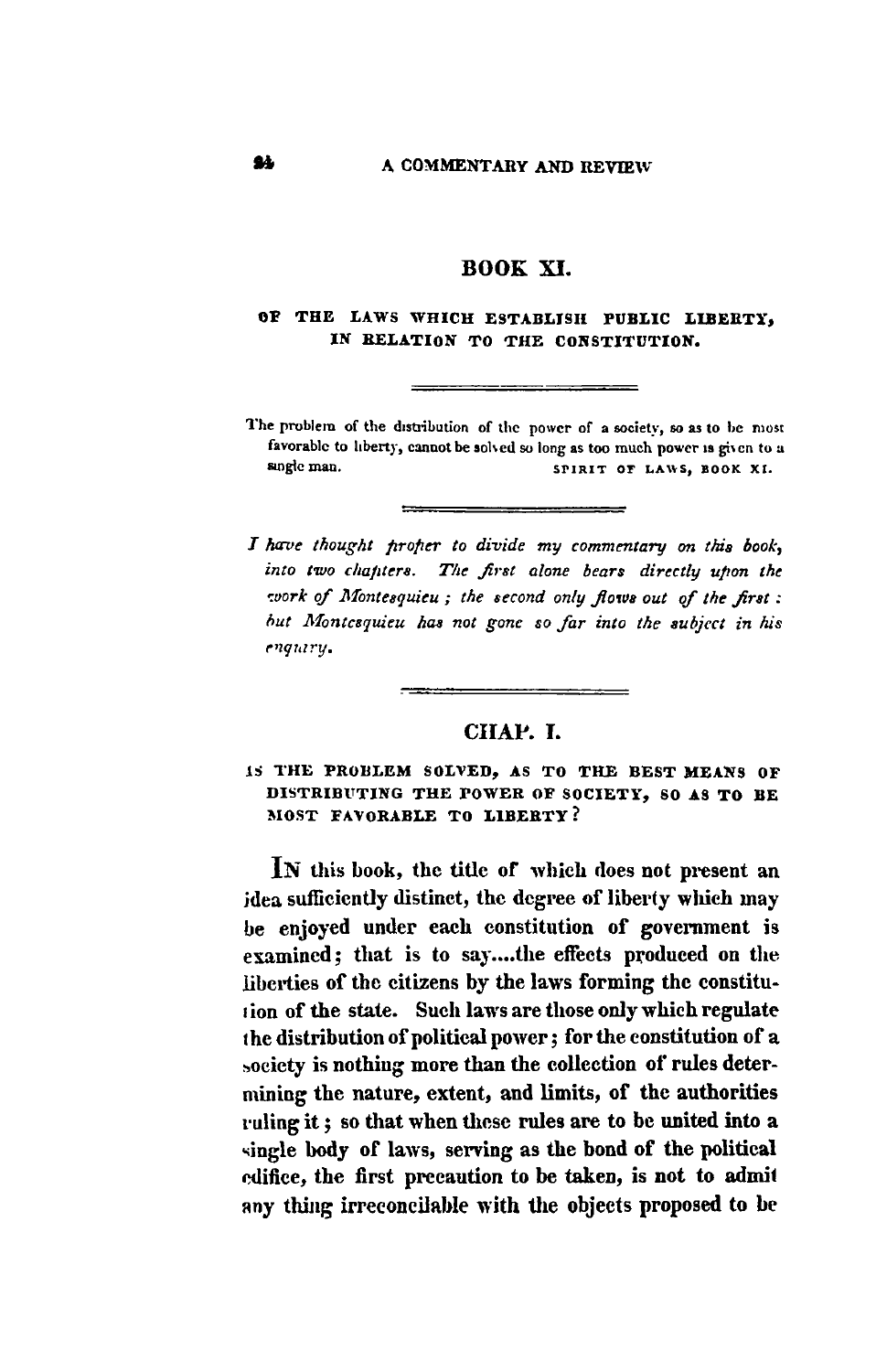**secured ;** w**ithout whic**h **pr**cean**tion it is not ex**a**ctly** a **c***onstitutim*\_*,* **hut an expedient, calculated for a greater or** a **less con**s**iderable portion of the** g**eneral** b**ody of th**e **nation.**

**To kno**w w**hat influence the or**g**anization of society** ha**s on t**h**e liberty o**\_ **its** m**e**m**bers***,* **we s**h**ould perf**e**ctly** i**mders**ta**nd wl**m**t is meant by libe***r***ty. The** w**ord li**be**rt***y,* **llke** al**l others intended to express** a**bst**ra**ct ideas of** a **very** g**ener**\_**l nature***,* **i**s **often taken in a** mul**titude oi" different acceptations,** wh**i**ch **are so many parti**c**ula***z***. parts of its co**m**pr**eh**ensive si**g**nification ; thus** w**e sa**y*,* **a** m**an** h**a**\_ **become f**r**ee, when he has finished an enterprize***,* **in** w**hi**ch **h**e h**ad been** wh**olly o**c**enpi**ed **; w**h**en he** h**as given up a slavish office ;** wh**en he has renounced a station, which imposed responsible duties on hi**m **;** w**hen he** h**as broken the yoke of certain pas***s***ions***,* **or eonnexions***,* wh**ich kept him in subjection ; w**h**en he has escaped fro**m **a prison;** w**hen he has wi**th**dra**w**n** him**self f**rom th**e d***o***minions of** a **t***y***ranni**c**al** g**overn**me**nt:** w**e** li**ke**wi**se say,** th**e liberty of thinkin**g**, spe**a**king, actin**g**, writin**g **; t**h**at iris speech, respiration, and all** h**is movements are fre**e**,** w**hen notldn***g* **eonstrains ]ti**m **in these re**s**pects: t**h**en all** th**e**s**e pa**r**ticular fa**c**ult**i**es of libe**rt**y are ran**g**ed int***o* **classes***,* **formin**g *d***ifferent** gro**up**s **acco**l\_**]i**ng t**o** t**he**ir s**eve**ra**l natures; such as physical***,* m**oral***,* **natural***,* **civil***,* **and** pe**litieal li**be**rty; wh**e**nce it happ***e***ns***,* **that when forming** \_**tgeneral idea of liberty,** e**ve**ry **on**e **co**m**poses it of** th**a**! **kind of liberty***,* **to which he at**tac**hes th**e gre**ate**s**t** im**po**rt**an**c**e***,* **of a f**re**edom fro**m **those eon**\_**t**l**-aint**\_ **a**\_a**in**s**t** w**hic**h **he i**s **th**e **most p**re**judiced***,* **and** \_**v**h**i**'**ch a**p**pear to** l**d**m **t**he **most insupportabl**e**; so**m**e make it to e***o*n**s**ls**t in vh.tue***,* **i**n **indiff**ere**nce***,* **or** in a **k**in**d of i**m**pas**s**ibilit***y,* **like t**h**os**e **stoics who p**re**t**e**n**d**ed** th**at** th**ei**r **sa**\_e**s remain**ed **f**r**ee. even when** in c**hains ; othe**r**s place it in so**c**iety ; othe**r\_ **h**i c**o**m**petency and ea**s**e***,* **o**r **in** a **st**a**te un**c**onn**e**ct**e**d** w**it**h **and independent of an**y **social** ti**cs ; ot**he*r*s **again pretend, t**ha**t to b**e **f**re**e is to lif**e **u**n**de**r **ee**l**.rain ibr**ms **of** g**ovcrnmenL o**r \_**en**r**rally** u**n**d**e**r o**ne** t**l**m**;t**\_**i**\_**modera**te **and enli**\_ht**-**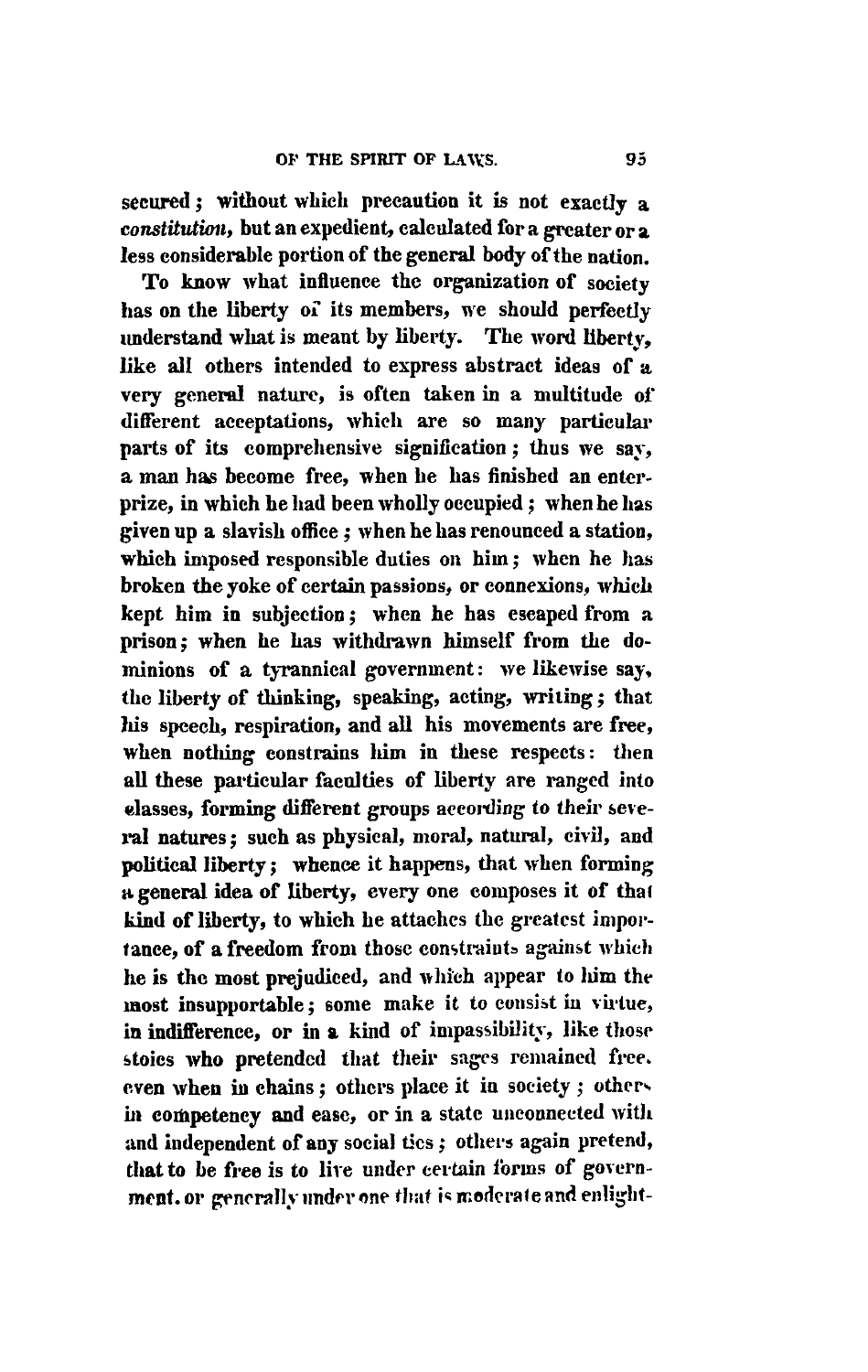**en**e**d.** *A***ll th**es**e opinions ar**e **just***,* a**cc**o**rding** to **the sen**s**e in whi**c**h liberty is under**s**tood; but in none is it seen in all its forms***,* **nor is its** p**roper character e**m**b**ra**ced in any of** th**eir definitions. Let us examine what these different kinds of liberty posse**s**s in com**m**on***,* **and in what** th**ey** s**eve**ra**lly re**s**e**m**ble each o**th**er; for it is in** 1**his way only we can app**ro**ach** th**e general ideas***,* **abst**ra**cted** f**ro**m **aU** th**e particular ideas which are comprehended the**re**in.**

**Ifwc consider it attentively, we** s**hall perceive** th**at one property common to a**ll **descriptions of liberty***,* **is** th**at it pr***o***cu**res **for the** in**dividual enjoying it, the exercise of his** w**ill** in **a greater extent than if dep**ri**ved of** th**at en**j**oyment;** th**erefore***,* th**e idea of** li**berty, in its most abst**ra**ct f***o***rm***,* **as** w**ell as in its gre**a**test ext**\_**nt***,* **is nothin**g m**ore** th**an the idea of** th**e power to do that** w**hich** th**e mind** w**ills ; and in gene**ra**l***,* **to be free i**s **to be enabled to do what** w**e please.**

**Hence we perceive that liberty is app**li**cable only** t**o** bein**gs endowed with** w**ill : a**n**d** \_ **hen we** s**a**y **of water tha**t **it runs more freely when the obstacles opposed to its pas**s**age are taken away***,* **or th at a wheel turns more f**re**ely** w**he**n th**e friction retardi**n**g it is diminished ; it i**s **by co**m**pari**s**on** w**e ex**pre**s**s **ourselve**s*,* be**cause we pre**suppose that the water inclines or possesses a quality w**hich di**sp**o**s**es it to run***,* **and th**e ,**vheel alike dis**p**osition to turn***;* **or that such is the nece**s**sar**y **effect** in **given circumstances.**

**For the same** r**eason***,* **this que**s**ti'o**n s**o** m**uch debated** ....  $I$ **s** *our* will  $free$  ? should never be urged, for it is an abuse of **terms; liberty only relate**s **to the** w**i**l**l when formed***,* an**d not befo**re **the** wil**l exists : what** ha**s gi yen***/***'i**se to **an** en**quiry of this kind is***,* tha**t on particul**ar **occasions** th**e** m**otive**\_ **acting upon us are** s**o** po**wel'f**nl*,* **that** th**ey dete**rm**ine** us **imme**d**iately to will one th**ing in **p**re**ference to or** ra**ther than another***,* **and** th**e**n **i**t **is said***,* **we will irr***e***sist**a**bly o**r are **ne**e**e**.\_**itated** t**o** w**ill ;** wh**ile in o**\_h**e**r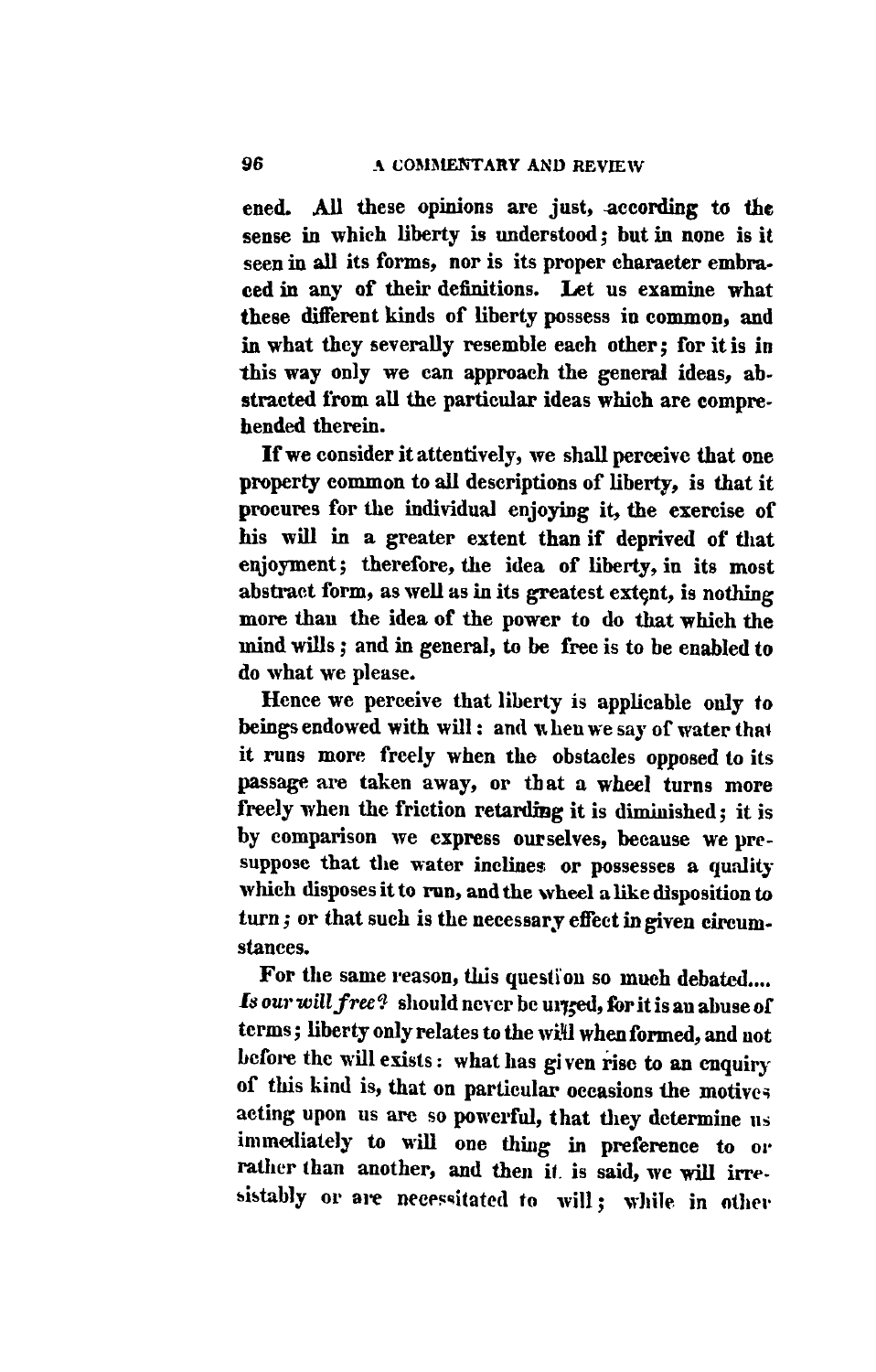**clreu**m**stan**e**e**s*,* **the** m**otives not being so stron**g**, o**r **actin**g **w**ith **less impulsion***,* **leave us the powe**r **of delibcration***,* **to reflect on and wei**g**h them** in **ou**r m**inds ; in this state, we think w**e **possess the power either to resist o**r **to obey those impulses***,* **and to take one determination** i**n p**r**eference to anot**h**e**r*,* **solely because we will it***;* **but** t**his is an illusion***,* **fo**r **however weak a motive** m**ay be***,* **it necessarily determines our** w**ill***,* **unless it be b**al**anced by** a **more po**we**rful motive,** a**nd then this is** a**s n**ec**ess**ar**il 7 determined** a**s the other** w**ould have been***,* **if alo**n**e; we will o**r **we do not** w**ill, but we cann***o***t will t***o* w**ill ;** a**nd if we could***,* **there** w**ould yet h**e an **antecedent cause** o**f this will, and this eause would be beyond the ran**g**e ofthe** w**ill***,* **as** a**re all thos**e w**hich cause it; and t**h**e**l\_**fo**r**e we must c***o***nclude** th**at li**bei\_**y exists only afte**r t**he will***,* a**nd in c***o***nsequence** *o***f its un**re**stx'ained exercise;** *o***r** t**hat li**be**rty is n***o* **more than** th**e p***o***we***r* **of** e**xe**c**u**t**in**g **t**h**e** wil**l I ask the reader***'***s pard***o***n***,* **f***o*r **thi**s me**taphysical d**i**seus**s**i***o***u** *o***n th**e **nature of lib**er**t**y**, but it** w**ill so***o***n be perceive**d**,** *t***hat it is neithe**r **inapp**r**op**r**iate n***o*r **useless. It is imp***o*s**sible t***o* **speak intelli**g**ibly** *o***n t**h**e interests of men** w**ithout a previous and due understanding** *o***f thei**r **faculties ; if there be any thin**g **m***o***re materially deficient** th**an another, in the writings of** t**he** gre**at** m**an** *o***n which I comment, it is parti**c**ula**r**ly in t**hi**s p**rel**iminary study, and we** m**ay pe**r**ceive h**o**w vague** th**e ideas a**r**e w**hi**c**h **he present**s **to us of Hberty,** alth**ou**g**h he h**\_ **d***e***voted thre**e **chap**t**ers** t**o that particular subject. We have** m**ade nea**r**ly** t**he** *s***ame exception**s **to** h**is idea of th**e w*o***rd law***,* **in the first book.**

Liberty, in the most general acceptation of the word, is n**ot**h**in**g **e**l**se than t**h**e p**o**wer of executing t**h*e* w**il**l**, and acco**m**plishin**g **our desi**r**es; no**w **t**h**e natu**re **of every bein**g **endo**w**ed** w**it**h w**ill, is suc**h **that** th**is faculty of willin**g ean**ses h**i**s happiness or un**hap**p**in**ess; he is happ***y* wh**en hi**s **.***,***le sire**s **a**re **acc***o***mplish**e**d, and un**h**appy** wh**en they arc not; and happiness or mise**r**y are propo**rti**oned in**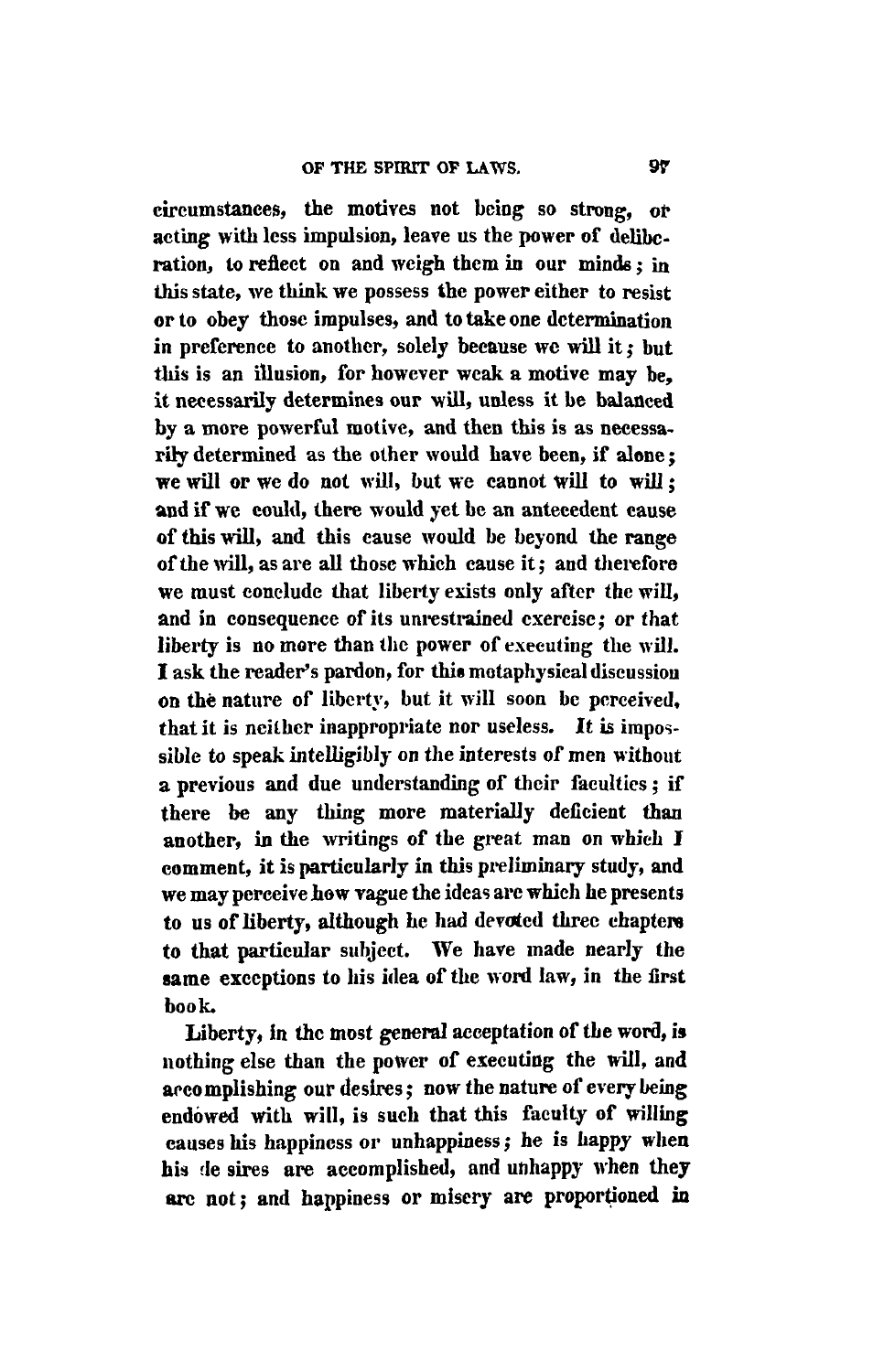**ld**m **a**c**cordi**ng **to** 1**he d**egr**ee of his** gr**atification or dis**a**ppoin**t**me**n**t. It follo**w**s t**ha**t his liberty and** h**appines**J **a**r**e the** s**a**m**e** th**i**ng**. He wo**al**d a**hv**ay**s **be co**m**pletely happy if he had a**h\_a**ys** th**e** po**we**r **ofexecuting** h**is will, and ti**l**e de**\_*;*r**ce of** h**is happines**s **i**s **always proportionat**e **to t**h**e d**eg**ree ofhi**s **po**\_er**.**

**Thi**s **rem**ark **explain**s \_**v**b**y** m**e**n**, e**v**en** \_**ithout suspecting it, a**r**e all** so **pas**s**ionatel**y **fo**n**d of liber**t**y ; fo**r t**hey could** n**ot be ot**h**e**r\_**ise, since wheneve**r th**ere exis**l\_ **a** des**i**r**e,** und**e**r wh**a**tev**e**r n**a**m**e it** m**a**y **a**ppe**a**r*,* th**,.** p**o**s**sibilit**y **of acco**m**plishin**g **t**h**at desi**r**e is im**p**lied, and** w**'illed o**r \_**i**s**h**e**d ; it i**s **al**w**a**y**s t**he p**o**s**se**s**sion of a po**r**tion of power, o**r th**e removal of som**e **eonst**r**ai**n**t, whi**c**h cons**t**itutes** a c**e**r**tain po**r**tion of ha**pp**i**n**es**s**. T**h**e exclamation....**" O if I could!" comprehends the desire of ac**co**mp**li**s**hi**ng **all ou**r w**ish**e**s ; eve**ry**,** x**vid**i **would be g**r**atified if** w**e co**u**ld cfl***'***e**et **i**t **b**y w**illin**g **it: all** p**o**w**e**r**ful, o**r w**hat is the** s**ame t**h**i**ng*, e***nti**r**e lib**er**ty, is in**s**e**p**a**r**abl**e **fi'o**m p**e**r**fe**c**t hap**l**fine**ss**.**

**This re**m**a**r**k co**n**ducts u**s **i**\_**art**h**e**r**, and explains to us wh**y m**en have fo**r**med to themselve**s **diffe**r**ent ideas of** li**be**r**t**y**, accordi**ng t**o th**e**i**r **di**ff**e**r**ent ideas o**f h**a**pp**iness. The**y m**ust al**w**ays ha**ve **attac**h**ed ri**t**e idea of libe**r**t**y **i**n **an e**m**inent deg**r**ee, to** th**e** p**o**w**e**r **o**f **doing** w**hat** th**ey** p**lea**s**e, and of** w**hleh s**a**tisfae**t**io**n **is the att**r**ibute, l**\_l**ontesquie**u**. in his** s**econd** e**hapte**r**, appears to be astoni**sh**ed t**h**at** m**a**n**y** p**eo**p**le** s**hould ente**r**tai**n **false ideas of libe**r**t**y**,** m**aki**n**g it con**s**i**s**t in t**h**in**g**s fo**r**eign to their solid int**e**rest**s**, o**r **a**t **l**e**ast not** ess**ential t**h**e**ro**to ; but l**i**e should have fi**r**st co**n**sidered t**h**at** m**e**n **have often** p**lac**e**d theh.** h**a**pp**i**n**ess a**n**d** sa**tisi:a**c**tion i**n **th**e **enjoyment of u**n**im**por**ta**n**t o**r **even** h**u**r**tf**u**l thin**g**s: the** fir**st fault committ**e**d, th**e **s**e**co**n**d follo**w**s as a con**s**equ**en**ce. A Rus**s**ia**n **i**n **the tim**e **of P**e**te**r-th**e** g**reat,** p**laced his greatest** in**t**e**rest** in **his long bea**r**d,** wh**ich** wg**s i**n **fact o**f **no use, or an incu**m**b**ra**nce***,* **or** v**e**ry **ridiculous. T**h**e native of Poland was** p**as**s**ionat**e**ly** a**tta**c**h**ed **to Iri**s l*ibc*r*un*l =*do***,** wh**i**c**h wa**s **t**h**e great sour**ce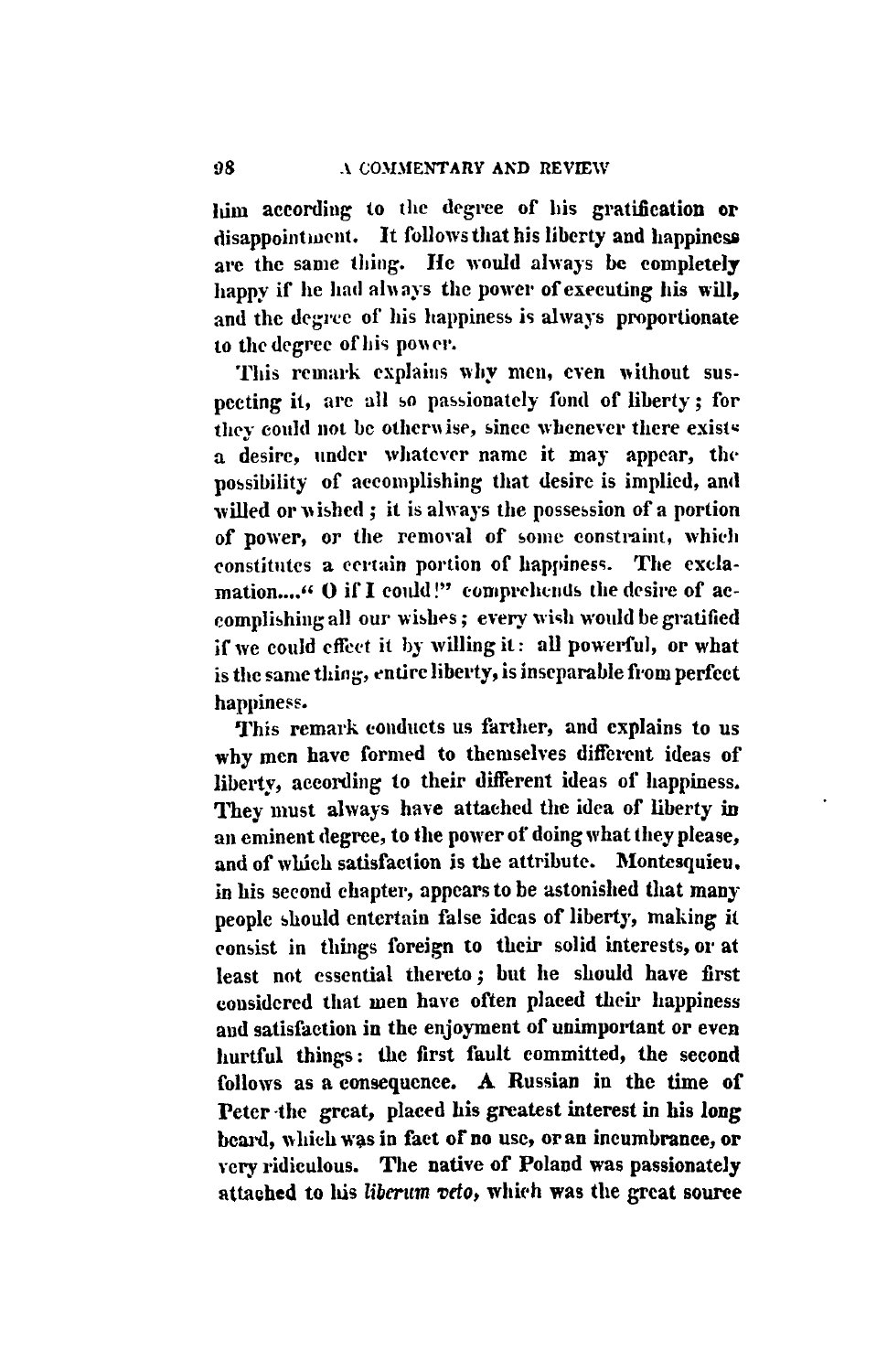e**f affli**c**tion to** h**i**s **co**untl**T. Bo***t*h **R**u**ssia**n**s a**n**d Poles would ha**v**e deemed the**m**s**el**ves** s**ub**j**ected to** t**he greatest**  $t$ **yranny**, if obliged to part with either; and their sub**j**e**etio**n **was ee**r**tai**n**ly** gr**eat,** wh**e**n t**h**ey were **d**e**priv**e**d t**h**e**re**of, fo**r **thei**r s**t**r*o***n**g**e**s**t dc**s**i**l\_**s we**re **fr**u**st**r**ated.** *M***on**te**squie**n a**nsw**e**rs lfi**ms**elf b**y **addi**n**g** th**is re**m**ark**a**b**le **ph**ra**se....***,***. In fine. eve**r*y* **one has called that govern**m**ent .***,* **free***,* **which was most eon***t***b**rm**abl**e t**o his inclinations ;**" **w**h**ic**h **is un**q**uestionably t**r**ue, it co**u**ld not be oth**e**rwise,** a**nd ea**ch h**as so e**x**pres**s**ed** h**i**ms**elf reason**a**bly, because** e**v**er**y on**e is tr**uly fi'e**e wbe**a a**l**l** hi**s** w**i**shes **a**re **gt**\_**atified***,* **and** we **c**a**n**n**ot be f**\_e **in any o**the**r** m**anne**r**.**

**F**r**om t**h**is last ob**ser**va**t**ion** l**l**o**w**s m**a**n**y con**s**equenees; t**h**e fi**r**st** \_sh**ie**h pr**es**e**nts it**s**elf i**s**....**th**at a natio**n s**hould be eo**ns**id**c**l**\_**d t**rul**y f**re**e a**s **lo**ng **a**\_ **i**t **conti**n**ue**s s**atisfied wit**h **it**s **gove**r**n**me**nt,** e**v**e**n it"in i**ts na**tu**re **the gove**r**nme**n**t** sh**o**ul**d** be **less confo**r**ma**b**le to t**he **p**ri**nciples of li**ber**t***y* **t**h**an anot**h**e***r* **w**h**i**ch **di**s**pl**e**ase**s **hi**m**. It is often mention**e**d**  $\mathbf{t}$ hat *Solon* said...." *I* have not given to the Athenians, the **'***, bcst* p*o*s*siblc laws th*a*t* the**ft** *co*,*rid* r*ceeivc,*"**....that is, t**h**e** b**est t**he**y** w**er***e* w**o**r**t**h**y of. I do not** b**elieve t**h**at** S**olon said so; su**ch **conte**m**pt**u**o**us b**oa**s**ti**n**g** w**ould** h**ave b**e**en very** ill placed in the mouth of one who had adapted **Iris la**w**s so injudi**c**ious**l**y to t**h**e e**hal\_**et**er **of** th**e n**a**tion, t**h**at** th**e**y **did not last his life t**i**m**e**. But I believ**e **h**e di**d s**a**y....**" *I lu***t***ve givc*t**t** them th*e best laws* t*he*ft *would* ;**'***eceive***.**" **This** m**i**gh**t** ha**ve b**ee**n t***r***u**e*,* **and ju**s**tifies** h**im under the eir**e**u**m**stanees o1**" h**is** w**ant o**f s**u**e**eess; and it n**ee**essal**\_**y must** ha**ve be**e**n** s**o***,* **becau**s**e a**s h**e d**i**d not im**p**ose** h**is la**w**s b**y **fo**r**ce,** h**e** wa**,** ne**e**e**s**s**iate**d t**o gi**v**e t**h**e**m a**s t**h**e**y w**o**ul**d be received ; now** th**e At**h**enian**s*,* **in 'adoptiug** s**ueh i**m**p**e**r**f**eet l**ass **s, w**e*r*e ce**rtainly ill advised ; but t**he**y** w**e**re **v**el\_*j* **fi**\_**e ;** w**lfile in** m**odern tim**es a grea**t part of F**r**anee***,* **in** ree**eivi**ng th**ei**r e**on**s**fit**ut**io**n **of** th*e* y**ea**r **t**h**r**e**e***,* (**1***7***93**) **however fi**\_**e it** m**i.\_ht be in its fo**r**m***,* **we**r**e** re**alJ**y s**lave**s*,* **sineeit was e**s**tabli**sh**ed in opp**os**ition to their** w**ill ; h**e**nec we** m**a**y **eon**e**l**u**de***,* **that in**s**tit**u**tions ea**n **be a**me**lio-**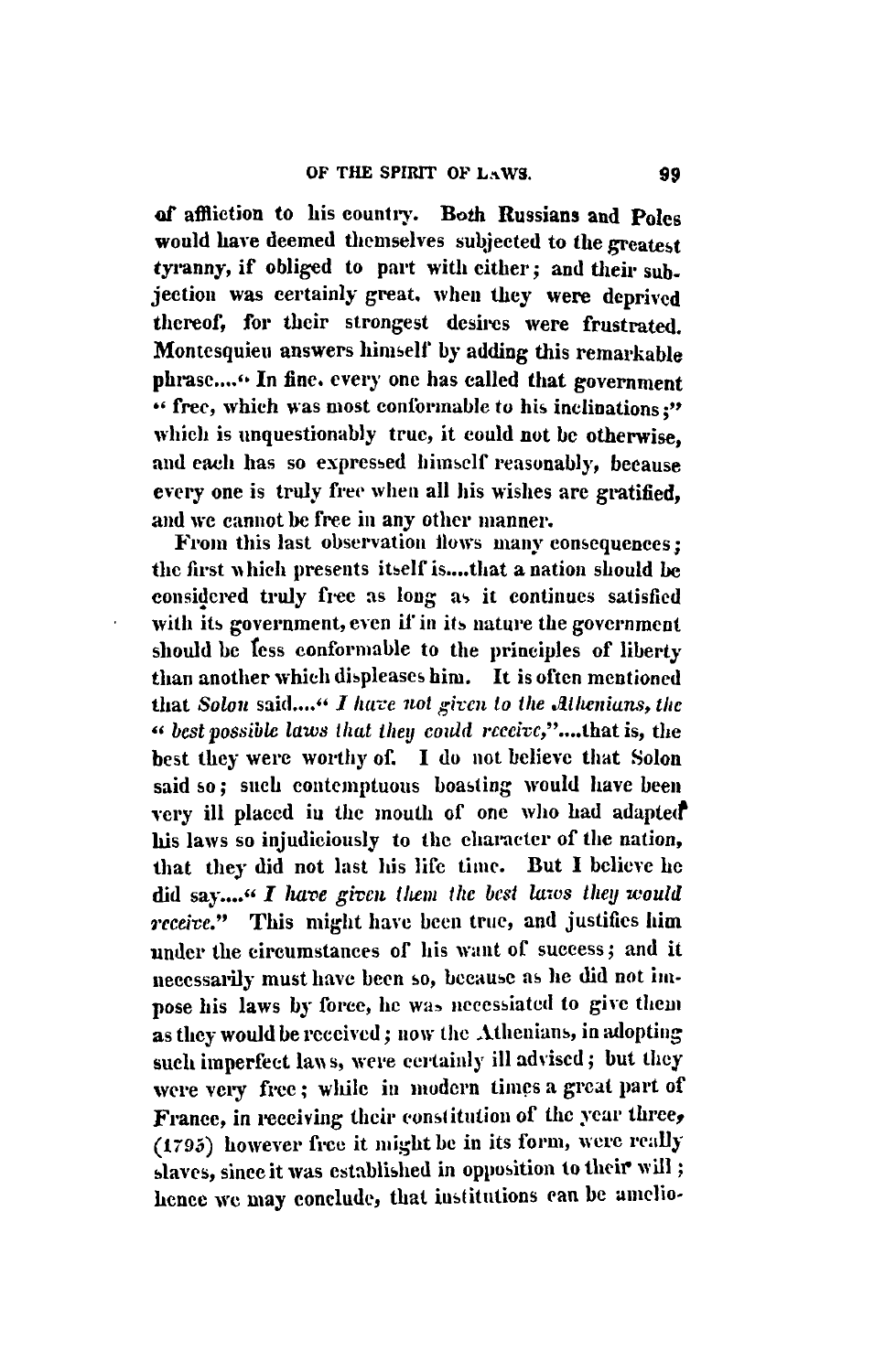rated only in proportion to the increase of information among the people at large, and even those which are the best absolutely are not always so relatively; for the better they are, the more they are opposed to false ideas, and if they are disagreeable to too great a number, they cannot be maintained without using forcible means, after which there could be no more liberty, no more happiness, no more security; this may serve as an apology for many institutions bad in themselves, which may have been at one period well adapted to the circumstances in which they existed, but furnishes no argument for our preserving them when they are found to be pernicious....and it may also serve to explain the causes of fullure of many good institutions, and will not prevent us from adopting them at a more favorable time.

The second consequence of the observation which we have made above is, that the government under which the greatest liberty is enjoyed, whatever may be its form, is that which governs the best, for in it the greatest number of people are the happiest; and when we are as happy as we can be, our desires are accomplished as much as possible. If the most despotie prince should administer public affairs in a perfect manner, we should enjoy the greatest possible happiness under his rule, which is the same thing as liberty. It is not then the form of government in itself, that is so important; it would indeed be a very weak argument in its favor, that it was in form more agreeable to reason, because it is not mere speculation or theory, which constitute the happiness of manking in society, but practical good and beneficial results: or it concerns individuals who possess the faculties of life, and are sensible of good and evil, not ideal or abstract beings. Those, who in the political convulsions of our times, said...." I do not care " about being free, all I desire is to be happy," uttered a sentiment contradictory in itself....being both very sensible and very insignificant: sensible, in as much as

100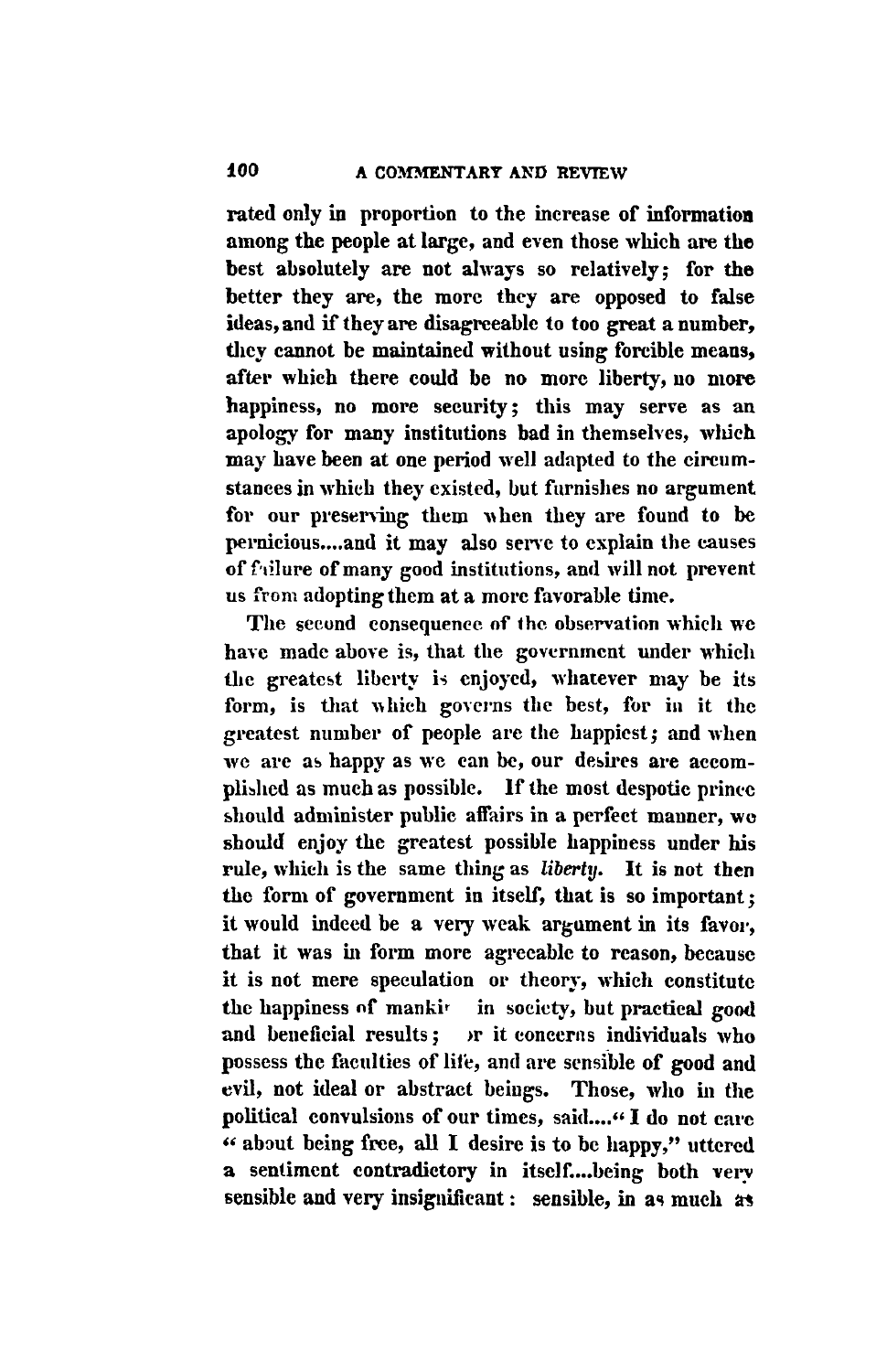h**appiness is the only object worthy of our atte**n**tion insignificant***,* **in as much as h**a**p**p**i**ness **is** r**ea**l**ly t**r**u**e li**b**e**rty. For the same reas***o***n, tho**s**e enthusia**s**ts***,* **who said t**h**at happiness is not to b**e **taken i**n**to con**s**ider**a**tion***,* **when libe***r***ty is in que**s**tion***,* **ar**e g**uilty of the sa**m**e ab**s**urdity; fo**r **i**f **happ**in**e**s**s could b**e **separated from** l**ibe**r**ty, it should wi**th**out h**e**sitation be pre**f**erred: but we a**r**e not happy when we** a**rc not free***,* **fo***r* **certainly suffe**ring **i**s **not doin**g **as we wish. Th**e **only ci**r**cumstance***,* **t**h**e**r**efo**r**e***,* **w**h**ich renders any on**e **s**o**ci**a**l or**ga**nization prefe**r**able t***o* **anothe**r*,* **is its bein**g **bette***r* **adapted to re**n**der t**h**e** m**e**re**. bets of society happy ; and i**f **in** g**eneral it be desi**r**ed***,* **t**h**at the socia**l **eon**s**titution** s**hou**l**d lea**\_**e to the p**e**ople a great i**\_**eility to** m**ake kno**w**n t**h**eir** w**i**s**hes***,* **it is t**h**en more prob**a**ble** th**at under a go**ve**rn**m**ent** wh**ich sceu**r**e**s **t**hi**s** p**o**we**r**, **t**he**y** a**r**e **gov**e**r**ne**d** a**s t**he**y d**e**sir**e.

**L**et us exa**m**i**n**e*,* **w**ith **Mo**nte**sq**uieu, which a**r**c th**e prin**e**i**pa**l** c**o**n**d**it**io**n**s to** be **f**u**lfill**e**d in ord**e**r to** ae**eom**p**l**ish **t**h**is** en**d;** an**d lik**e h**i**m*,* **l**e**t** us **o**n**ly o**ceu**py o**u**r**se**lves o**n **t**he qu*e*s**tion** g**e**ne**r**a**lly**, w**it**h**o**ut **r**es**p**e**c**t **to** a**ny lo**ca**l o**r **p**arti**c**ula**r co**n**j**un**ct**u**r**e.

Th**i**s j**u**s**tly** eele**h-**a**t**e**d** phil**o**so**p**her h**a**s remar**k**e**d***,* i**n** the first place, that public functions may be reduced to three **pr**i**nci**ples: that o**f** making laws....that of **c**onducting inte**r**nal aa**d**exte**r**nal affairs, ac**c**ording t**o** the intention **o**f t*h*e laws....an**d***,* t*h*at **of** passing judgment **o**n private **or** civil **di**ffe**r***e*nc**e**s*,* as well as *o*n ac**c**usations o**f** priva*t*e a**nd p**u**b**lic o**ff**e*n***c**es: that is to sa**y***,* **i**n *o*ther words....that s**o**cial acti**on** is c**o**mp**r**ised i**n** *wil*l*ing, execu*t*ing,* an**d**  $ju$ *d*<sub>*ging*.</sub>

**Then it may b**e **easi**l**y perc**e**iv**e**d** tlm**t** th**e**s**e th**r**e**e gr**eat func**ti**ons***,* **or even two of** th**e**m*,* **could no**t **be uni**t**ed in t**he **same p**e**rson or per**s**ons***,* w**i**th**ou**t **the** gre**ate**s**t da**nge**r to** t**l**t**c re**s**t of the c**i**tizen**s **;** f**or if t**h**e sa**m**e man***,* **or bo**d**y of** m**en***,* **were a**t the **sam**e **time:huthori**s**ed to** w**i**l**l and to** e**xecute***,* **t**he s**in**g**le per**s**on or** t**he body of** m**e**n**, wo**u**ld be too** p**owe**fft**d for an**y **to interpose or for**m **a** ju**d**gm*e***n**t*,* **a**n**d** c**on**s**e**q**uen***t*l**y**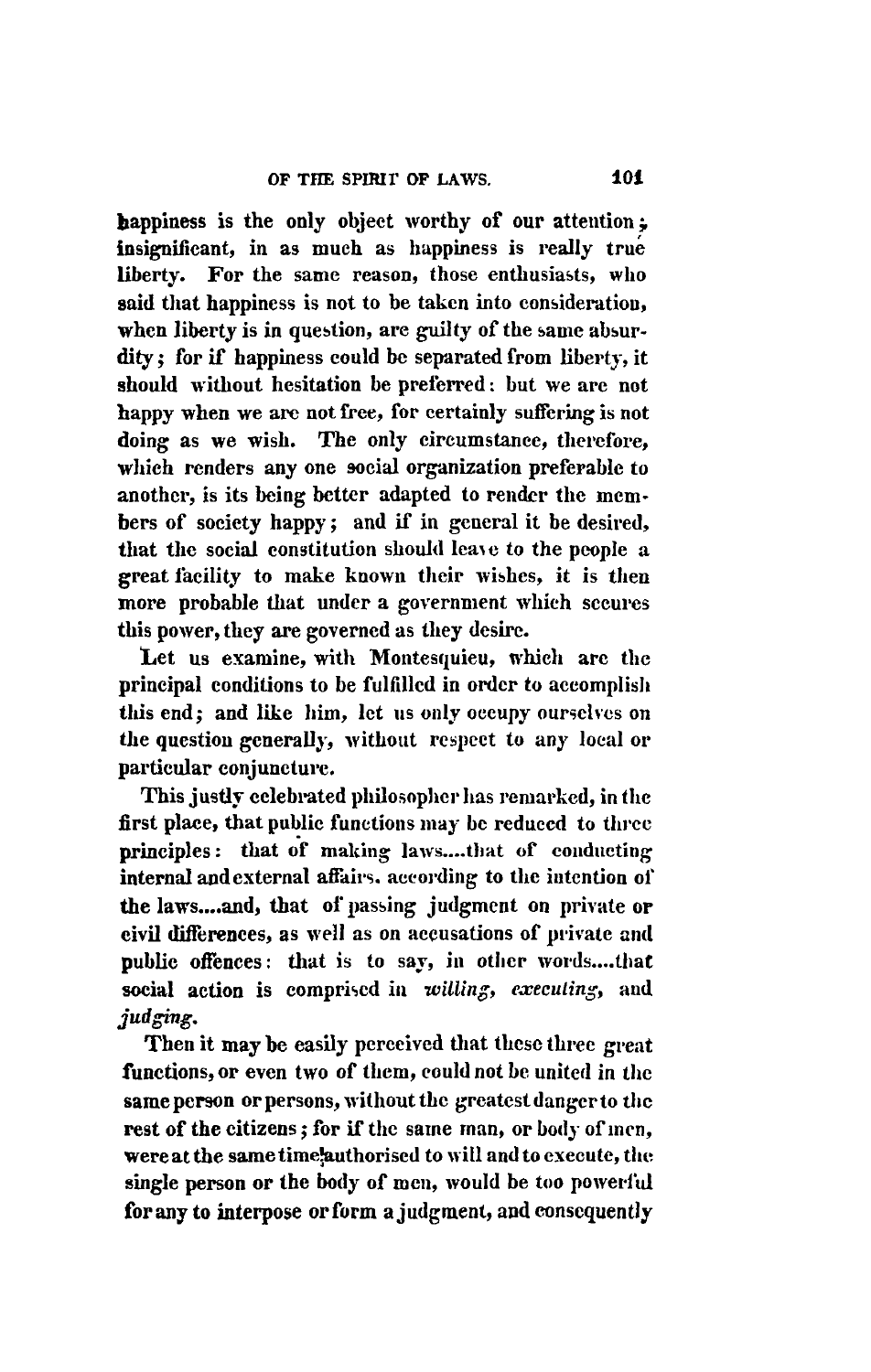would **be o**b**liged to** sub**mit. If the one only** w**h***o* m**ad**e **the** la**w also ju**d**ged, it i**s **pro**b**a**bl**e** th**at h**e **would** so**o**n **rule the one ent**r**usted wi**th **the execution of the law; and in sho**r**t***,* **this last per**s**on w**h**o executes***,* **be**in**g alwa**y**s the most to be fea**r**ed***, o***n account o**f **t**h**e physical force ent**r**u**s**ted to hi**m **; if he should** be in**vest**e**d with** th**e f**u**nction of jud**g**ing,** th**ere can** be **no dou**b**t that h**e **would soon so arrange the mean**s **of autho**r**ity,** th**at** th**e leg**is**lating powe**r **must enact** s**uch laws only as he sho**ul**d please.**

**T**h**e**s**e danger**s **a**r**e too p**al**pa**b**le to attach any** m**e**r**it to thei**r **d**isc**overy ; the g**rea**t difficulty appears to be, how to devi**s**e** th**e mean**s **of avoiding them. Monte**s**quieu spares** h**imself ti**l**e t**ro**u**b**le of such** an e**nqui**ry*,* **by pe**rs**uading** h**im**se**lf that thc**y ar**e already found: hc ev**en **bla**m**es Ha**rr**ington t**br **occupyin**g h**imself** w**ith** th**e sub**je**c**t**. ,***,* **We** ma**y** s**ay of him***,*" s**ay**s **Mo**n**tesquieu***,* **,***,* **that h**e *,***,** h**as o**ul**y** s**ought libe**r**ty***,* a**fte**r s**tuml)l**ing **upon it with**- **,, out knowing it; that he looked for Chale**ed**o**n wi**th ,***,* **t**h**e coa**s**t of Byza**n**tiu**m **in hi**s **view.**" **H**e **i**s s**o well** s**atisfied of t**h**e p**r**oble**m b**ein**g s**olved***,* **t**h**at hc sa**y**s in anot**h**er place....***,***, To di**s**cove**r **politic**al **libe**r**ty i**n **th**e " **con**s**titution, does not requi**r**e** s**o much t**ro**uble***,* **if we '***,* **can possess it whe**re **it i**s**; if we have found it,** w**hy se**e**k**  $\alpha$  it:" and he immediately presents the form of the English government, as he imagined it to exist in its admin-<br>istration. It is true, that at the period in which he **i**s**t**r**a**ti**on. It i**s **t**r**ue***,* **t**h**at a**t th**e pe**r**io**d **in** whi**c**h **h**e **w**ro**te***,* **En**g**land** w**a**s a **ve**r**y flou**r**i**s**h**i**n**g **and celeb**r**at**ed s**tate ; i**ts g**ove**r**n**m**ent** w**a**s**, of** th**ose ti**l**l** th**en kno**w**n, that which p**ro**du**c**ed***,* **o**r **appea**re**d to p**ro**du**c**e***,* **the mo**s**t flatte**rbi**g** r**e**s**ults in eve**r**y** re**sp**e**ct. Howeve**r*,* **this** s**upe**r**io**r**ity, p**\_r**tly** re**al***,* pa**rt**l**y apparent***,* **but in a** gre**ate**r m**easu**re **th**e **effect of eauscs wholly fo**r**ei**g**n***,* **should not have p**re**po**ss**e**s**se**d s**o** s**trong** \_t **m**in**d as Mont**e**squieu***,* **or induce**d **hi**m **to** s**upp**r**e**s**s** the **er**r**o**r**s of** th**e** th**eory***,* **o**r **to in**s**inuat**e **that it** l**eaves no**th**ing mo**r**e to be desi**r**ed.**

**This p**l\_**po**s**ses**s**io**n **in favor of Engli**s**h in**s**titutions** \_m**d idea**s*,* **led him in the fir**s**t p**l**ac**e **to i**b**rget***,* **that** th**e**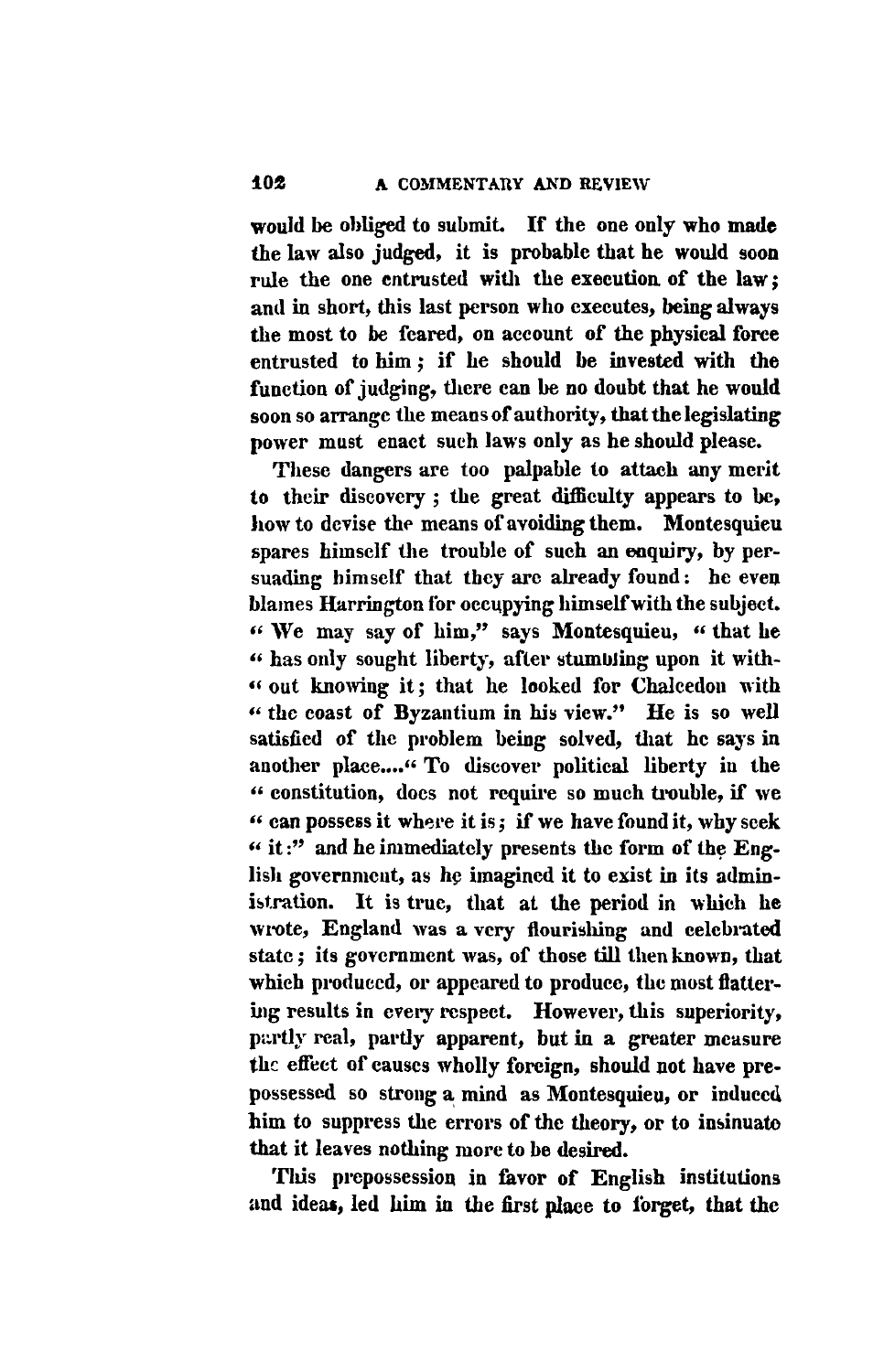**legishti**v**e***,* **executive, and judicial functions***,* **are p**r**operly only dele**g**ated t**r**usts***,* **functions w**h**i**c**h** m**ay indeed confer power and credit***,* **on the persons** in**vested with the**m*,* **but** a**re not** th**erefore** s**erf-existe**nt **in** th**e pe**r**sons** w**ho exercise them T**h**ere is by** r*ight***, only one power in society***,* **and** t**hat is the wil**l **of** the **nation o**r **society***,* **fro**m w**hich al**l **autho**r**ity flows; and in fact the**r**e is not any other change, th**a**n t**ha**t of the autho**r**ity dcl**%**o**\_a**tcdto the man***,* **o**r **body of me**n*,* **of the several functions by** w**hich they disburse** th**e ne**c**essary expcn**ce**s***,* **and exercise all** th**e physical force of the society. Montesquieu does** n**otdeny this, he is only un**min**dful of it; he** i**s entirely taken u**p **wi**t**h** h**is t***r***iple powers***,* **Irislegislative***,* **exe**c**utive***,* **and judicia**ry; **considerin**g **the**m **as** r**ivals***,* **and as powers independent of e**ac**h o**th**er; an**d th**at it is only nece**s**sary** t**o** r**eco**n**ci**l**e or restr**ai**n** th**e**m*,* **each by t**h**e other***,* **in ot**\_l**cr** t**o make eve**ry t**hin**g g**o on well,** w**ithout taking any notice, whatever***,* **of the nat**\_lra**l power fro**m wh**ich they ar**e **derive**d**, and upon which they d***e***pend.**

**By not** pe**rceivin**g **that his executive power is** th**e only rea**l **one** in fa**ct***,* **and th**a**t it i**n**fl**u**en**c**es all the others***,* **h**e **con**c**edes,** \_**it**h**out consideration or e**n**qui**re**'***,* **this**po**wer** t**o an in**di**vidual, and e**v**en** m**akes it** h**eredita**ry **iu** th**a**t in**dividu**al**'s fa**m**ily***,* **and for no oilie**r **reason than bec**ans**e one man is better c**a**l**c**ulated fo**r a**ction** (**han ma**h**y: if th**i**s p**ri**nciple** w**er**e w**ell founded***,* **it w***o***uld }**l**ave been yet** w**or**th **enquh'y***,* wh**e**th**er if** an hi**di**\_i**dual be** s**o m**uch b**ette**r **fitted fo**r **ac***t***ion***,* **he** w**ou**ld suff**e**r any **o**th**er free** a**ction to ex**i**st rou**n**d** him **;** a**nd mm**co**vet',** w**hc**t**l**l**e**r t**h**is **in**di**vidua**l*,* **chosen** at h**aza***r***d***,* **is** s**o likely** t**o be** c**o**m**pete**n**t to** th**e ex**er**cise of t**h**at wise** d**elibe**r**atioi**t **whic**h s**ho'al**d **preced**e **eve**ry **ac**ti**on.**

**He a**l**so a**p**p**r**ove**s **of** th**e leg**is**lative po**w**c**r**,** be**i**ng **contided** to **th**e **legi**s**lato**r**s, f**ine**ly elected b**y th**e p**e**ople f**or a limited period, and from all parts of the nation; but **what is still mor**e **extrao**r**dina**ry*,* he ap**p**r**oves of** th**e exi**s**t**e**n**c**e of til**e **pri**v**ile**ge**d h***e*r**edi**t**ary** b**ody in the nati***o*n**,**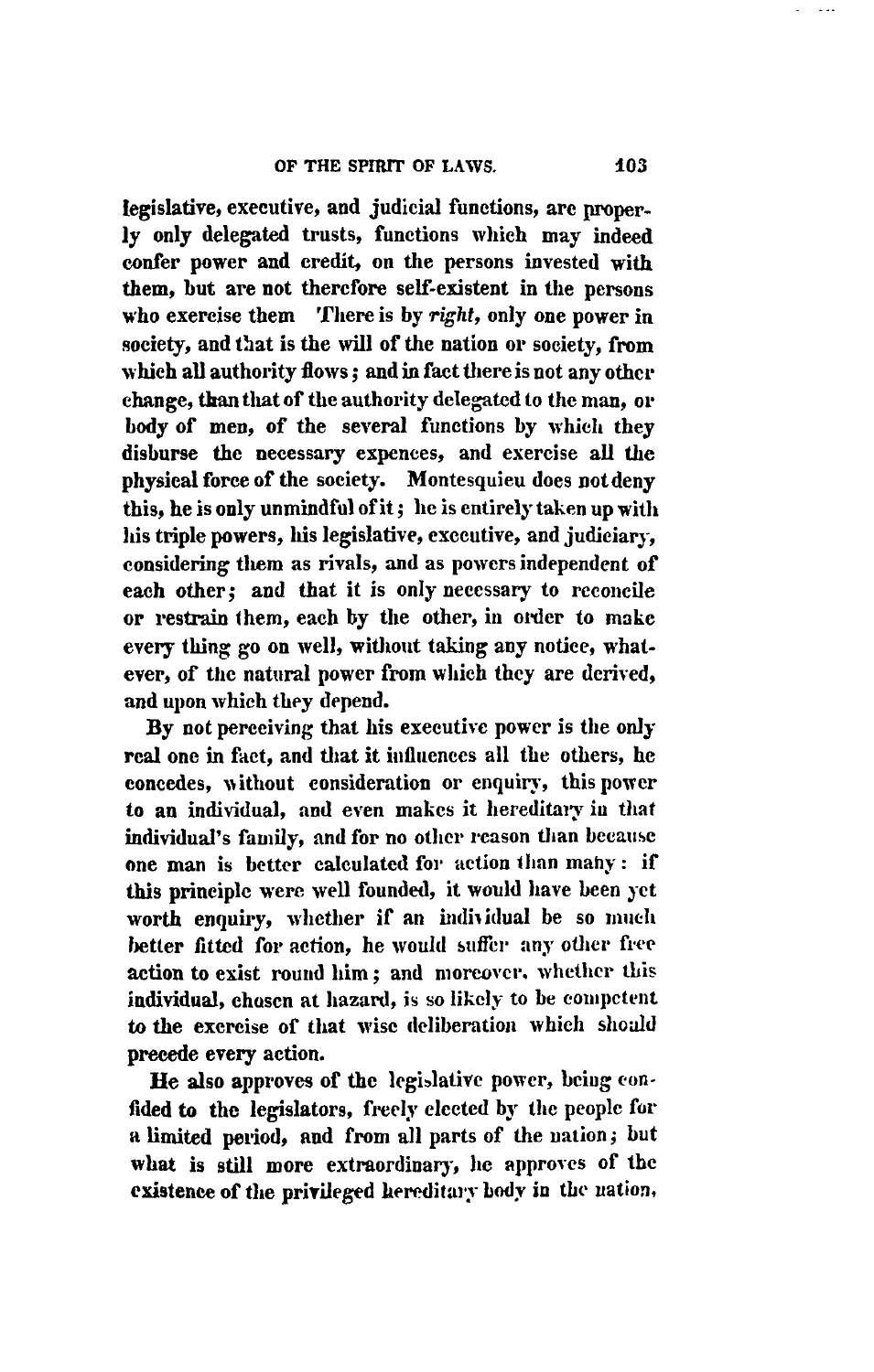**and th**a**t t**hi**s body s**h**o**ul**d c**ompo**se of its**el**f, by r**l**ght***,* a p**art of th**e **legi**s**lative body***,* **distin**c**t and** separ**at**e **from that elected by t**h**e peo**p**l**e*,* **and** th**at it should poss**e**ss** the **ri**g**ht of a negative upon th**e r**esol**ve**s of th**e **el**e**cted** re**p**re**sentati**v**es** ! **His** re**a**s**ons a**r**e e**m**'ious ; it is***,* **l**i**e say**s*,* **,***,* **be**c**au**se **theh" p**rer**o**ga**tiv**e**s a**re *odious in themsdv*\_**, ., and th**e**y sho**ul**d b**e **enabled to defend them ;**" **it would s**ee**m a more natu**r**al** c**onclusion, w**e **should think***,* **that being odious t**h**ey should rath**er **b**e **abolish**e**d.**

**H**e **al**s*o* **thinks***,* th**at this se**c**o**n**d se**cti**on of t**h**e legislativ**e **body is ve**r**y useful, becaus**e th**er**e **can be plac**e**d t***h***e**r**ein***,* **all** th**at is really important in** the **judicia**r**y au**th**o**r**i**D*'***, th**e **passing of judgment on** e**t**qm**es against** the **stat**e **; so that, as he says***,* **it be**c**o**m**es the** *regulati*n*g p***o**w*e***r***,* **of whi**c**h bot**h th**e executiv**e **and legislativ**e **powers stand in n**ee**d to** m**utua**ll**y t**e**mper them. H**e **d***o*e**s not look to fac**t**s i**n the **histo**ry **of England, nor** pe**rceiv**e w**hat it att**e**sts, that th**e **hous**e **of lo**r**ds is any thing else, rath**e**r t**han **an in**d**e**pe**n**d**ent and** r**eg**u**lating pow**er*;* **that it is, in f**act, **only an ap**p**endage to th**e **cou**r**t, the advanced guard of th**e e**xecutive powe**r*,* **w**ho**s**e **fo**r**tunes it has always followed ; and that giving this ir**r**es**po**nsibl**e **body a ne**ga**tiv**e **in legislation and** a **hi**g**h judiciary function, is only** in**vestin**g the **court with an additional fo**rc**e***,* **and** re**n**deri**ng the** p**uni**s**hm**e**nt of s**ta**te c**r**im**inal**s a matter of** m**e**re d**i**sc**retion** \_**vit**h **t**he **exe**c**utive, o**r re**nd**e**ring it impossibl**e **to p**un**ish** w**h**e**nev**er **it is not t**h**e pleasu**re **of th**e **cou**r**t.**

\_**otwithstanding** th**ese advantage**s*,* **and the grea**t **power whic**h **the executive** h**as at its** di**spo**s**al, he do**e**s not think the right of a ne**ga**tive upon th**e **laws n**e**c**e**ssa**ry **to the executiv**e**; no**r **that of convoking***,* **no**r **of proroguing, no**r **of dissolving** them**; and h**e **i**m**agin**e**s** th**at** the **pop**u**lar r***e***pre**s**entativ**e**s posse**s**s a sufficient d**e**fenc**e**, in th**e**ir** preca**utio**n**a**ry **power of voting the sup**p**li**e**s only for on**e **y**e**ar, as if** th**ey must not ren**e**w** them e**v**er**y y***e***ar, or witne**ss **a dis**so**lution of** the **gove**r**nment** \_ **and that** th**i**s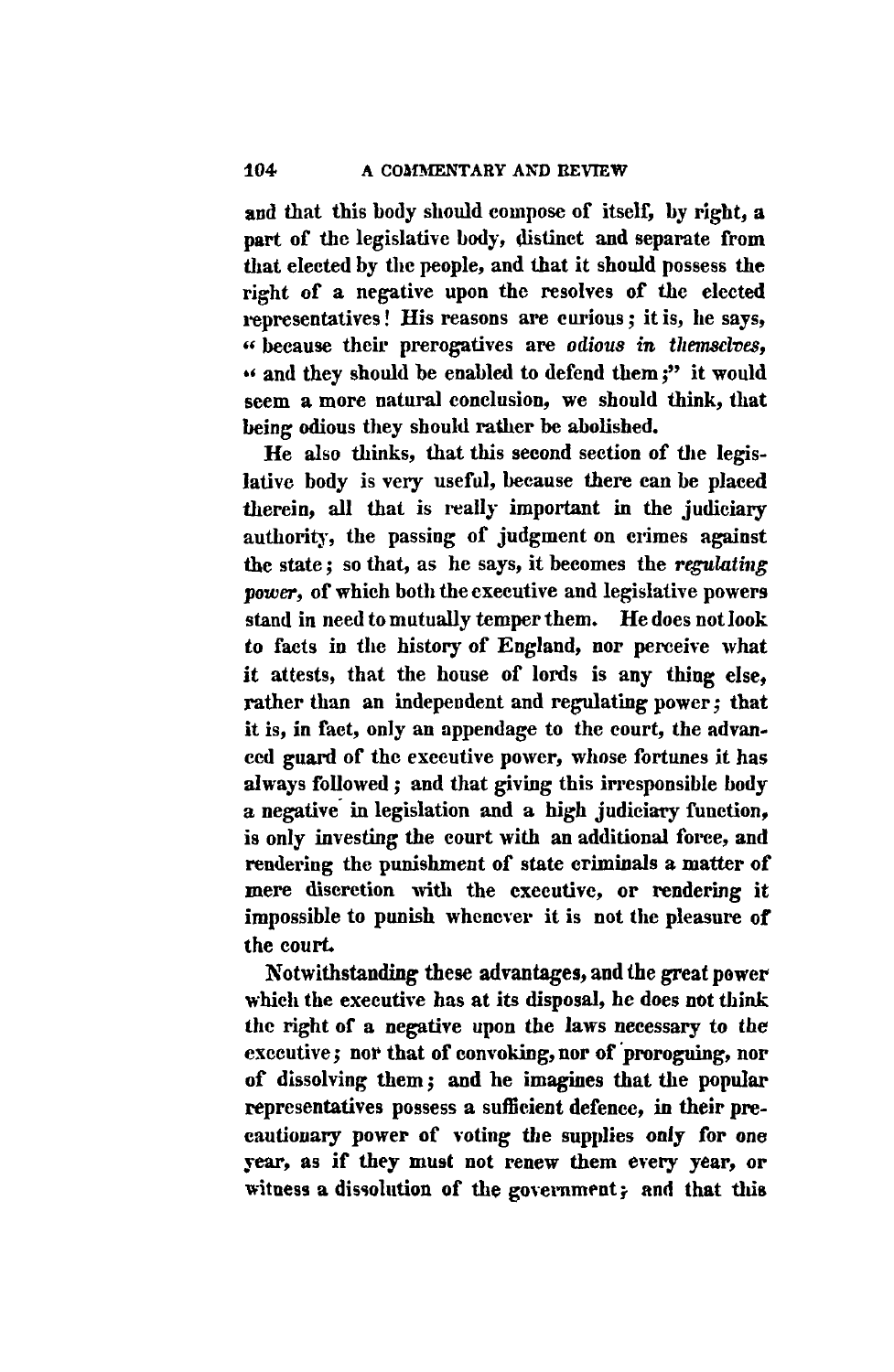hower is further augmented by their having it in their discretion to prohibit or permit the raising of a military force, or the establishment of camps. barracks, or fortified places; as if they must not be forced into the establishment of either, whenever a necessity shall call for it.... a necessity which the executive can at any time create.

Montesquieu terminates this long detail, by a sentence obscure and embarrassed...." This is the fundamental " constitution of the government of which we speak; " the legislative body being composed of two parts, each " of them constrains the other, by their mutual preven-" tative faculty; both are restrained by the executive. " which will itself be restrained by the legislative:" and to this he adds this singular reflection: "These " three nowers should naturally form a state of repose " or inaction; but as in the nature of things they must " move, they are under the necessity of acting in con-I must acknowlege, that I do not perceive  $\alpha$  cert." the absolute necessity of this conclusion; on the contrary. it appears evident, that where every thing is constituted, so as to constrain or impede motion, nothing can be perfeetly accomplished. If the king were not effectively master of the parliament, and if he did not consequently lead them, I can see nothing in this weak fabric of government that could prevent him; neither can I perceive any thing in favor of such an organization....which is in my opinion very imperfect....but a circumstance which belongs to it rather than forming a part of it, and which has not been noticed....that is, the constancy with which the nation wills that it should so subsist. But as at the same time, they are wisely attached to the maintenance of personal liberty and the freedom of the press, the power is always preserved of making the public opinion known: so that when the king abuses his power, of which he really possesses too much, he is subject to be opposed by a general movement in favor of those who resist his oppression; as has been twice exemplified in the seven-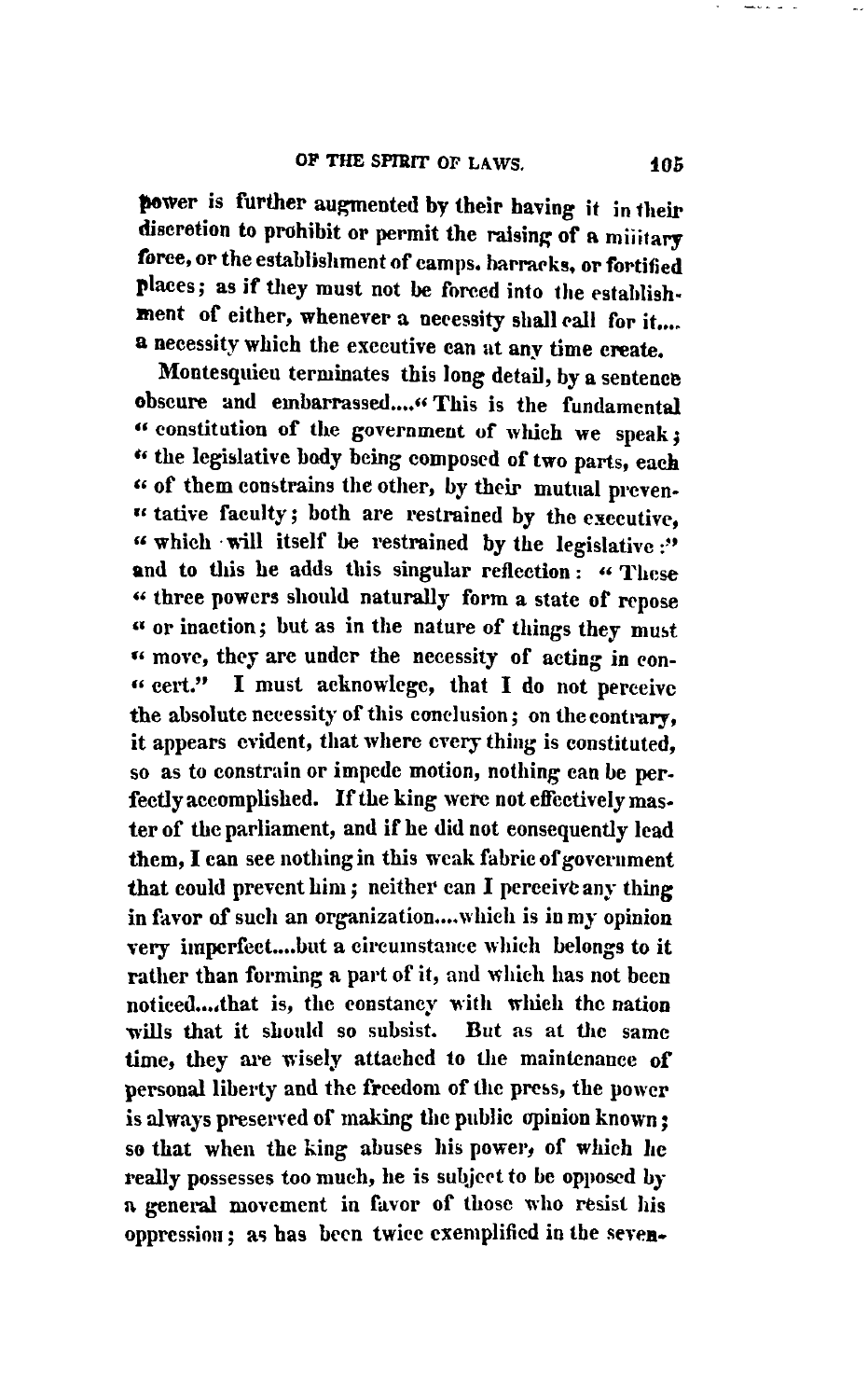teenth century, and which is always very easy in an island, where there can be no motives, consistent with the principles of the government, for maintaining a large standing army. This is in fact the only effective reto, which is to be found under the English constitution, compared with which all the rest are nothing.

The great point in the English constitution is, that the nation six or seven times deposed its kings: but then it must be remarked, that this is not a constitutional expedient; it is rather an insurrection arising out of necessity, as it was formerly said to be according to the laws of Crete. Legislative deposition, to my great astonishment, Montesquieu praises in another part of his book, notwithstanding it is certain that this remedy is so cruel, that a sensible people would endure great evils, before they could resort to it; and though it may havnen that they defer redress so long, that if the usurnation be conducted with address, the people may insensibly acquire the habit of slavery so inveterately, as no longer to feel the desire, or may cease to possess the capacity, of breaking their chains by any means.

What very much characterises the warmth of Montesquieu's imagination, is, that on the faith of three lines from Tacitus, which would require a copious commentary, he has nersuaded himself, that he found among the savages of ancient Germany, the model and the spirit of the government, which he considers as a masterpiece of human reason; in the excess of his admiration, he thus exclaims...." This excellent system was discovered " in the woods:" and a little after he adds...." It does " not belong to me to examine whether the English " actually enjoy liberty or not, it is sufficient to say, it " is established by their laws." Nevertheless, I am of opinion, that the first point was well worthy of examination, were it only to assure himself, that he had a just knowlege of the second; because if he had bestowed more attention on their laws, he would have discovered

106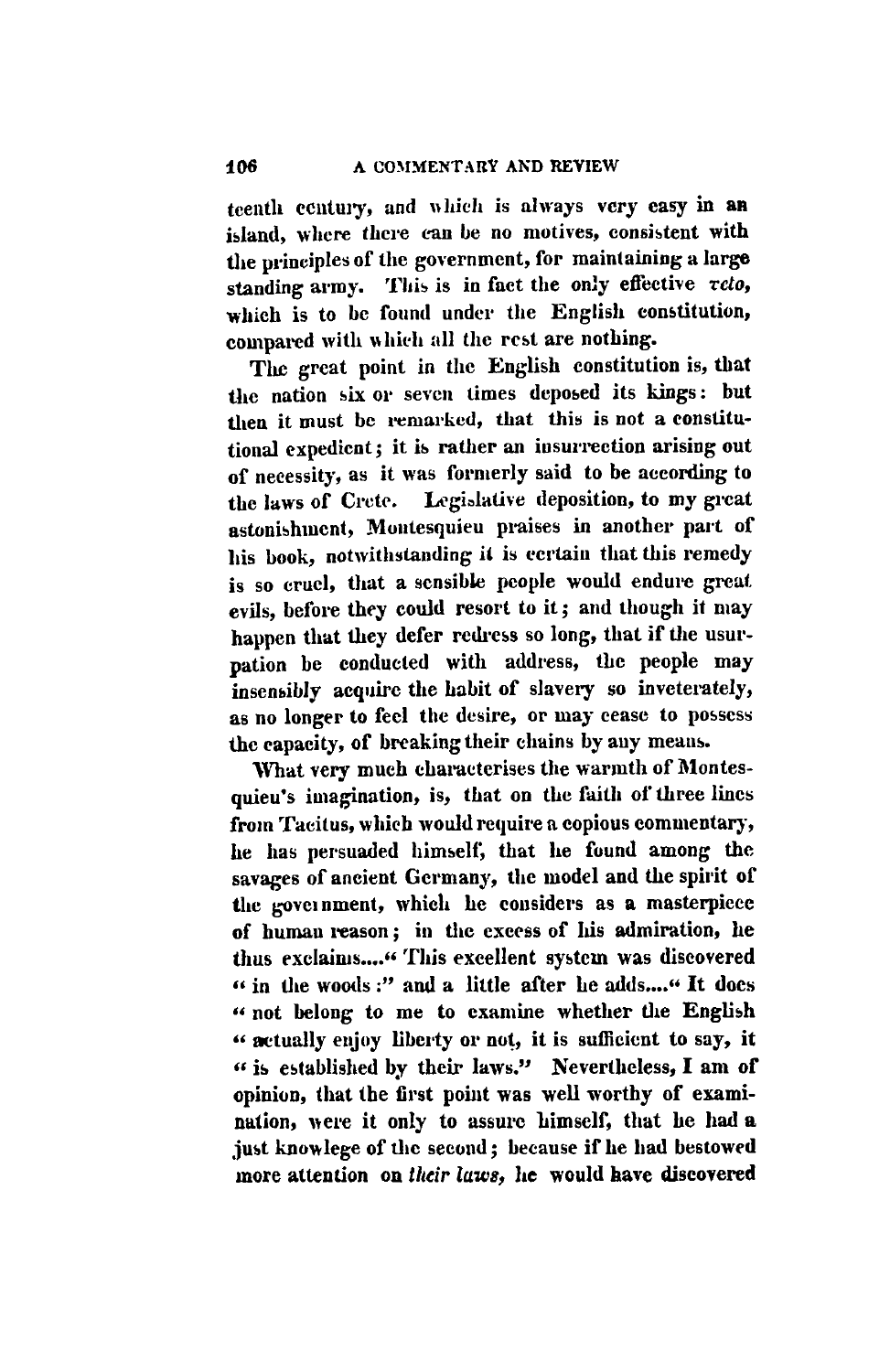that among the English, there exists really no more than two powers instead of three; that these two powers exist only when both are present, because one has all the real force and no public attachment, while the other possesses no force, but enjoys all the public confidence, until it manifests a disposition to overpower its rival, and sometimes even then: that these two powers, by uniting, are legally competent to the change of the public established laws, and even those which determine their relations and their existence, for no law obstructs them, and they have exercised this power on various occasions: so that, in fact, liberty is not truly established by their political laws; and if the English really enjoy liberty to a certain extent. it originates in the causes which I have explained, and has reference to certain received usages in their civil and criminal proceedings. rather than to positive laws; as, in fact, it is altogether without law established.

The great problem, therefore, of the distribution of the powers of society, so that neither of them may trespass on the authority of the other, or the limits assigned them by the general interests; and that it may always be casy to keep them within bounds, or to bring them back by peaceable and legal means, is not, I conceive, resolved in that country: I would rather claim this honor for the United States of America, the constitution of which determines what should be done when the executive. or when the legislative, or when both together, go beyond their legitimate powers, or are in opposition to each other; and when it becomes necessary to change the constitutional act of a state, or of the confederation But it may be objected, that in case of such reguitself. lations, the great difficulty lies in their execution; that the Americans, when the authorities of a particular state are in question, are guaranteed by the force o the superior authority of the confederation; and that when it becomes a question of guarantee, it resolves itself

107

. . . . . . . . . . .